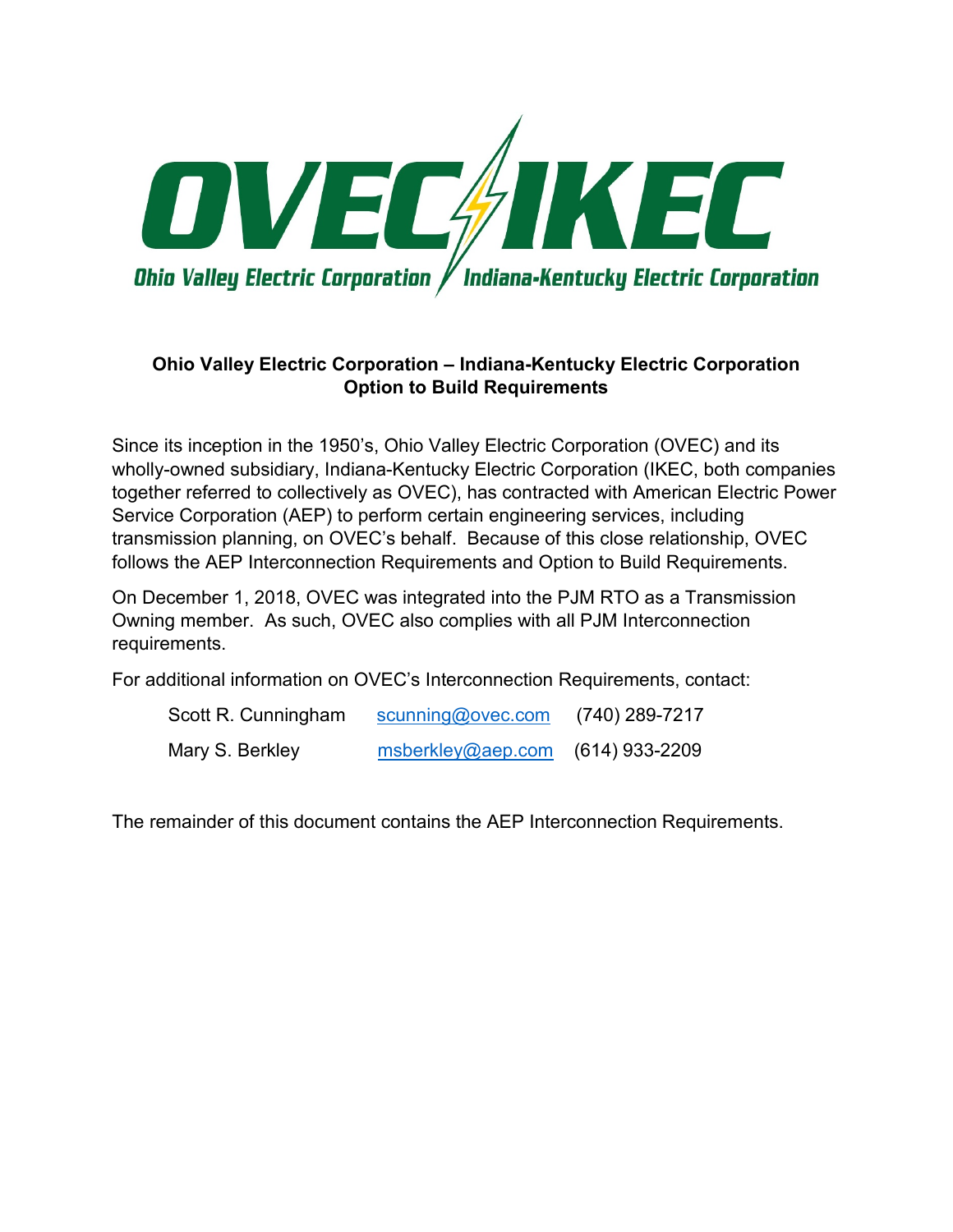

*AEP Transmission Grid Development*

# Independent Power Producer (IPP) Option to Build Guidelines

**Revision: 3**

**Effective Date: 10/28/2021**

Description: Expectations and requirements for Interconnection Customers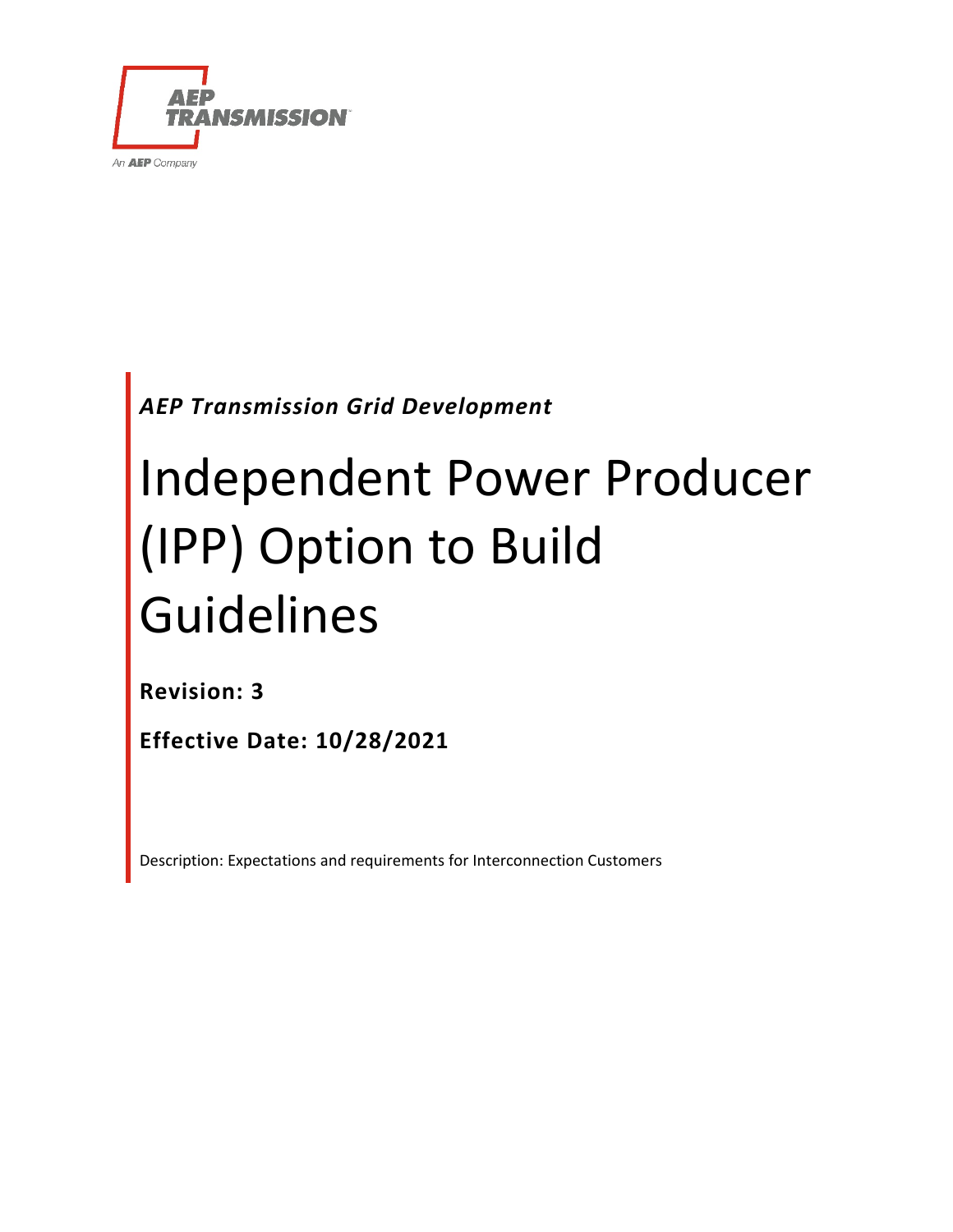

#### **Table of Contents**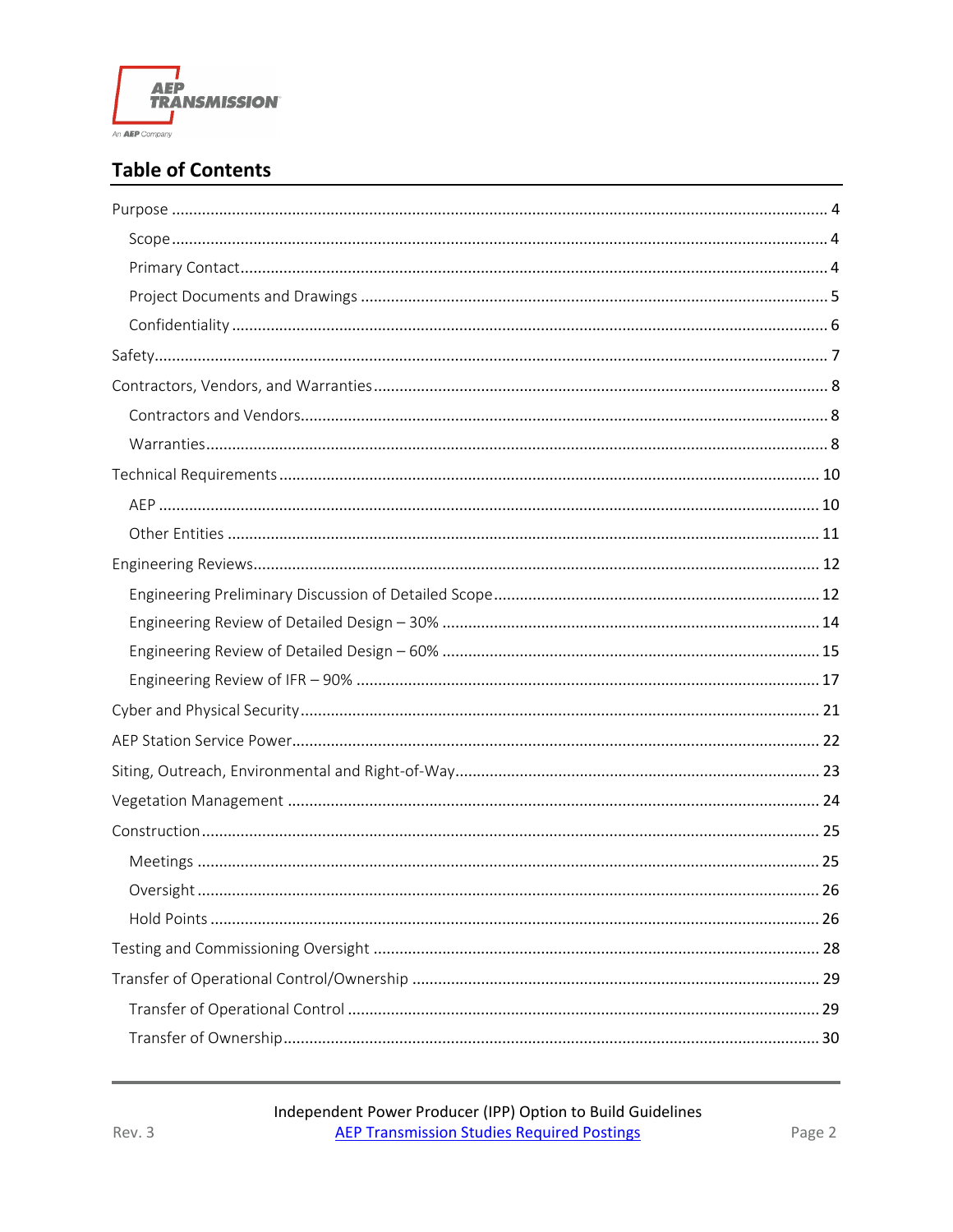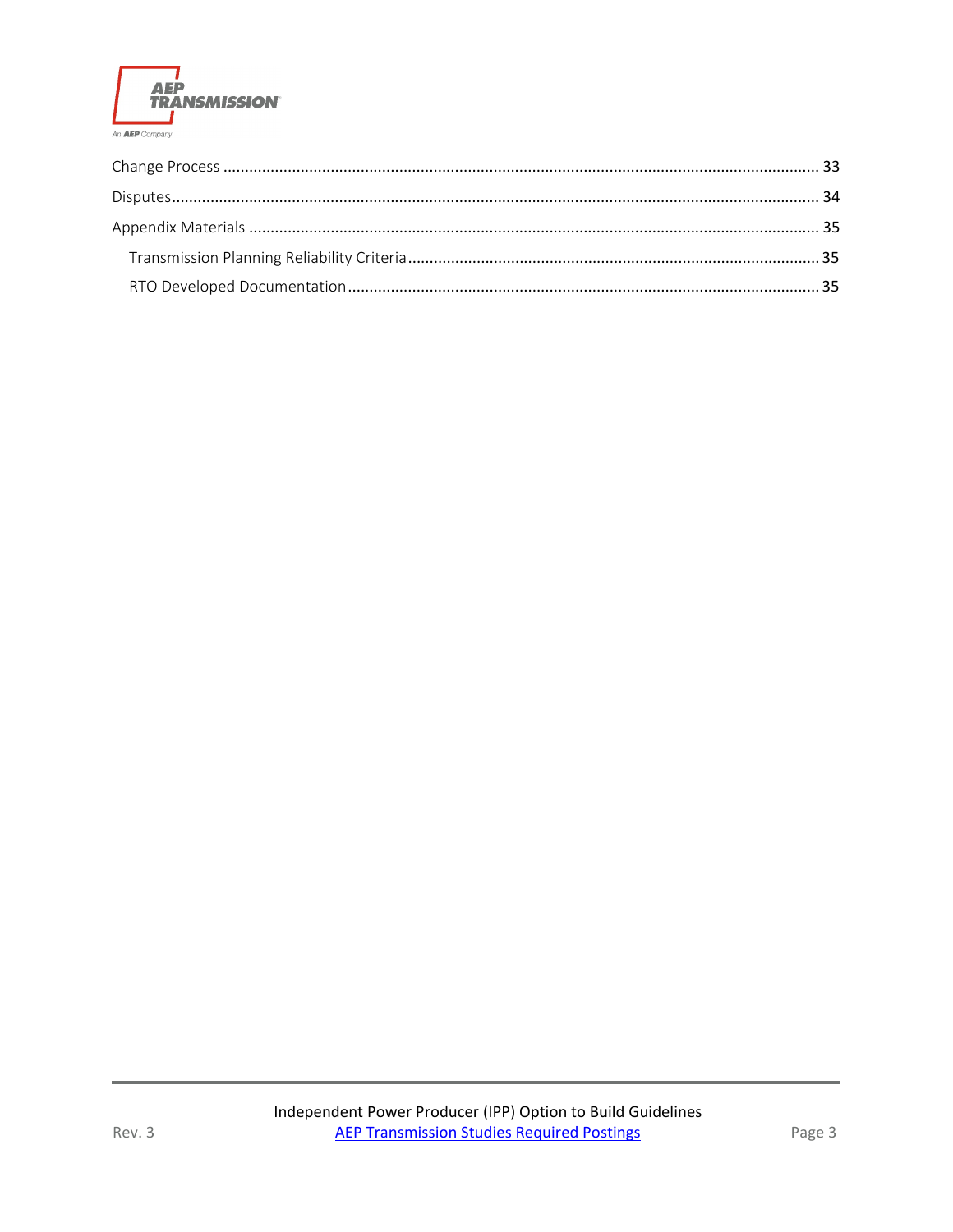

# <span id="page-4-0"></span>**Purpose**

This document is published to provide guidelines to generators ("Interconnection Customers") that have elected to exercise the option to build ("OTB") transmission facilities as part of the interconnection of their generation facilities. These guidelines apply to OTB projects within the following Regional Transmission Organizations (RTO):

- PJM Interconnection <https://www.pjm.com/>
- Southwest Power Pool (SPP) <https://spp.org/>

### <span id="page-4-1"></span>**Scope**

This document identifies AEP's expectations and requirements for Interconnection Customers that have elected the OTB in the PJM and SPP regions. These Guidelines apply to all OTB projects involving any of the companies of the American Electric Power system, including without limitation, Transource Energy, LLC and its subsidiaries.

The contractual requirements for OTB projects are set forth in the Interconnection Service Agreement, the Interconnection Construction Service Agreement in PJM, and the Generator Interconnection Agreement in SPP ("Interconnection Agreements"). These Guidelines are not intended to modify the requirements of the Interconnection Agreements or applicable tariffs. In the event there are any conflicts between these Guidelines and the Interconnection Agreements or tariffs, the Interconnection Agreements and the tariffs take precedence.

# <span id="page-4-2"></span>**Primary Contact**

To best facilitate sharing of information, a single point of contact shall be established between AEP and Interconnection Customers. All information and requests should be administered through each party's primary contact.

For OTB projects, Interconnection Customers should direct any questions concerning technical requirements, scope and schedule to the AEP primary contact in the form of written "Requests for Information." This will assist AEP in tracking responses and ensuring that the questions are directed to the appropriate group(s) within AEP.

| <b>Action</b>  | <b>Communication Methodology</b>                                                    |
|----------------|-------------------------------------------------------------------------------------|
| <b>Meeting</b> | Email to the primary contact. Be sure to include the following: date, time, subject |
| Request        | matter, and proposed attendee list.                                                 |

The following table outlines the types of communications as well as the methodology to be utilized.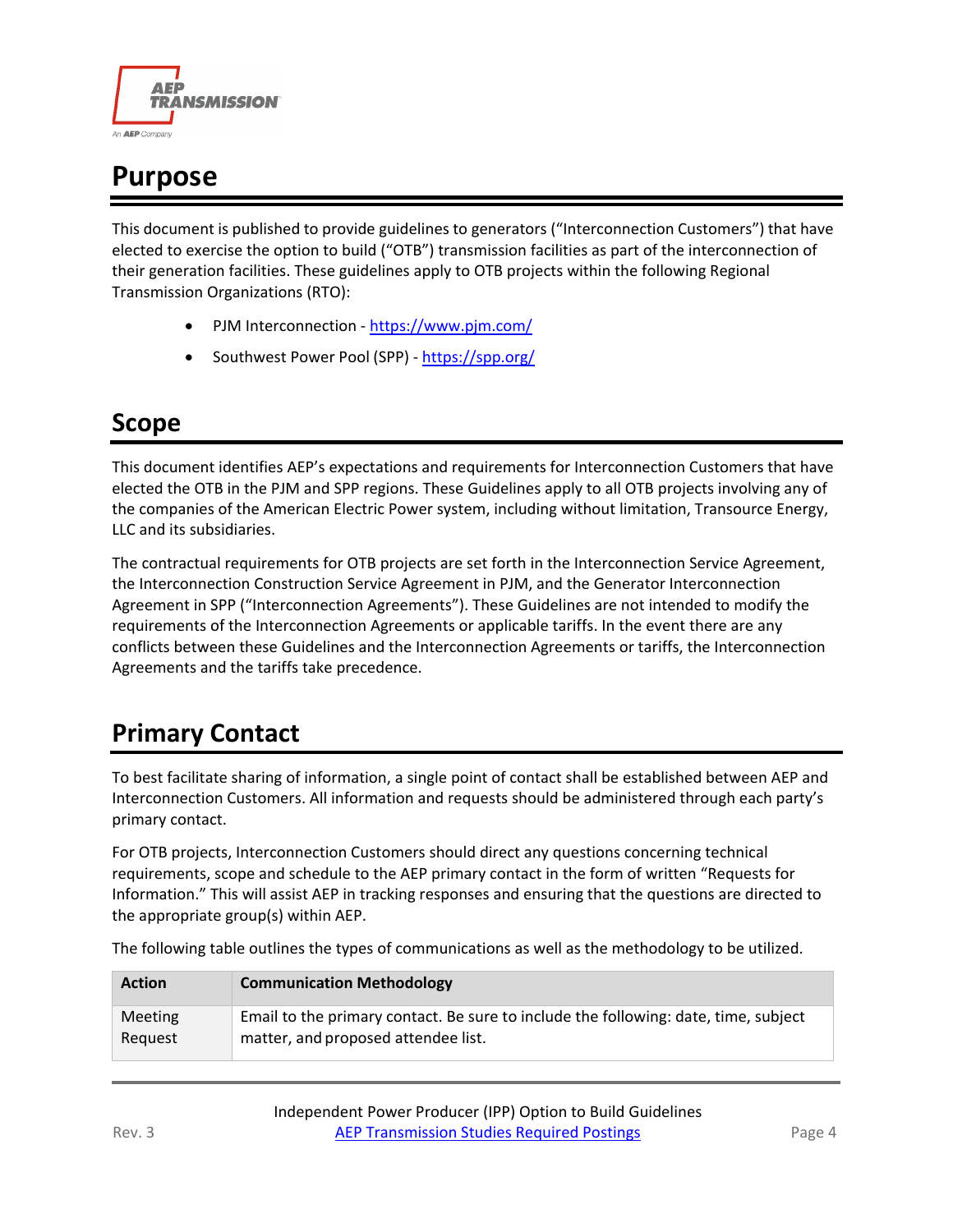

| <b>Action</b>              | <b>Communication Methodology</b>    |
|----------------------------|-------------------------------------|
| Request for<br>Information | Submit through the BOX.com website. |

### <span id="page-5-0"></span>**Project Documents and Drawings**

As part of AEP's Enterprise Cyber Security Program, Interconnection Customers must submit all electronic documents through AEP's Enterprise cloud based solution with BOX.com. Utilizing this service provides the ability to monitor and control both data content and data access ensuring consistent, secure transfer of information in a standardized way.

| $\Rightarrow$<br><b>Eu</b> All Files<br>All Files .<br><b>B</b> Recents<br>$\mathbb{H}$ ><br>Name -<br>Size<br>Updated<br>Synced<br>冒 Trash<br>$\circledcirc$<br>1 File<br>Apply for Access (How To)<br>Aug 22, 2014<br>$\overline{z}$ / Notes | New -<br>Upload -                                                                           |
|------------------------------------------------------------------------------------------------------------------------------------------------------------------------------------------------------------------------------------------------|---------------------------------------------------------------------------------------------|
|                                                                                                                                                                                                                                                |                                                                                             |
|                                                                                                                                                                                                                                                |                                                                                             |
|                                                                                                                                                                                                                                                |                                                                                             |
| 00<br>Getting Started Folder<br>Aug 21, 2014<br>24 Files<br>122<br>* Favorites<br>$\sim$                                                                                                                                                       |                                                                                             |
| Drag items here for<br>国<br>$\odot$<br>Yesterday<br>2,196 Files<br>quick access                                                                                                                                                                | $\equiv$                                                                                    |
| My Box Notes<br>Oct 30, 2019<br>0 Files                                                                                                                                                                                                        |                                                                                             |
| <b>TE</b><br>Nov 4, 2019<br>53 Files                                                                                                                                                                                                           | <b>Capture Meeting Notes</b><br>Use Box Notes to keep your<br>team in sync during meetings. |

Users are provided a user name and password granting appropriate access to the site. AEP's BOX.com account is accessed via the following link:

#### <https://americanelectricpower.account.box.com/login>

One exception exists regarding the exchange of files related to testing and commissioning: Files in support of the AEP Testing and Commissioning Checklist App shall be exchanged via the AEP Transmission Field Services (TFS) Extranet Site. Additional information will be provided after Interconnection Agreements are executed.

Note: Information shared outside of Box.com or the AEP TFS Extranet site (testing and commissioning files only) will be considered invalid.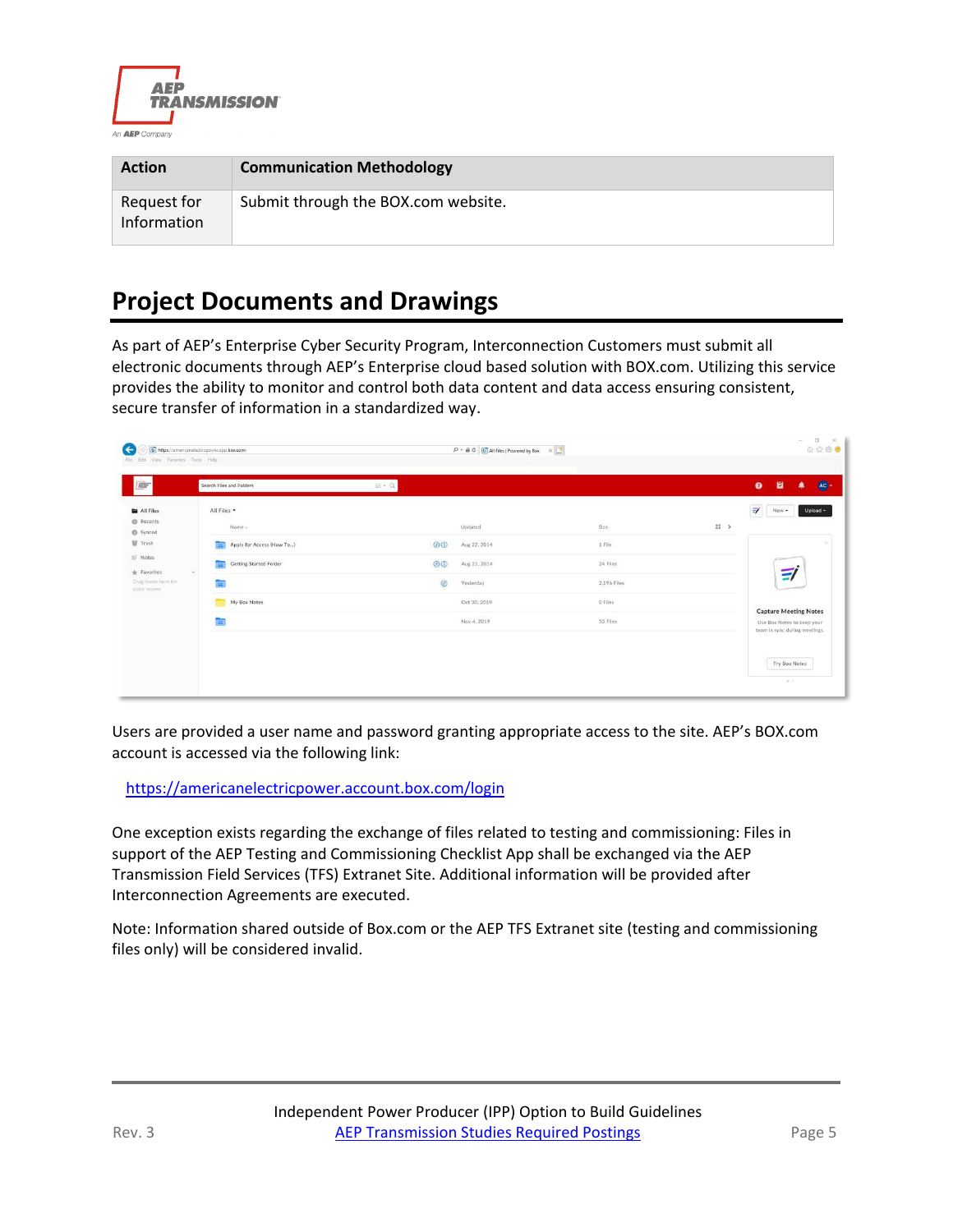

# <span id="page-6-0"></span>**Confidentiality**

If a party plans to share confidential information, the information must be appropriately identified as confidential at the time of disclosure in accordance with the applicable Interconnection Agreements. The Interconnection Agreements contain confidentiality provisions addressing the handling of confidential information exchanged by the parties.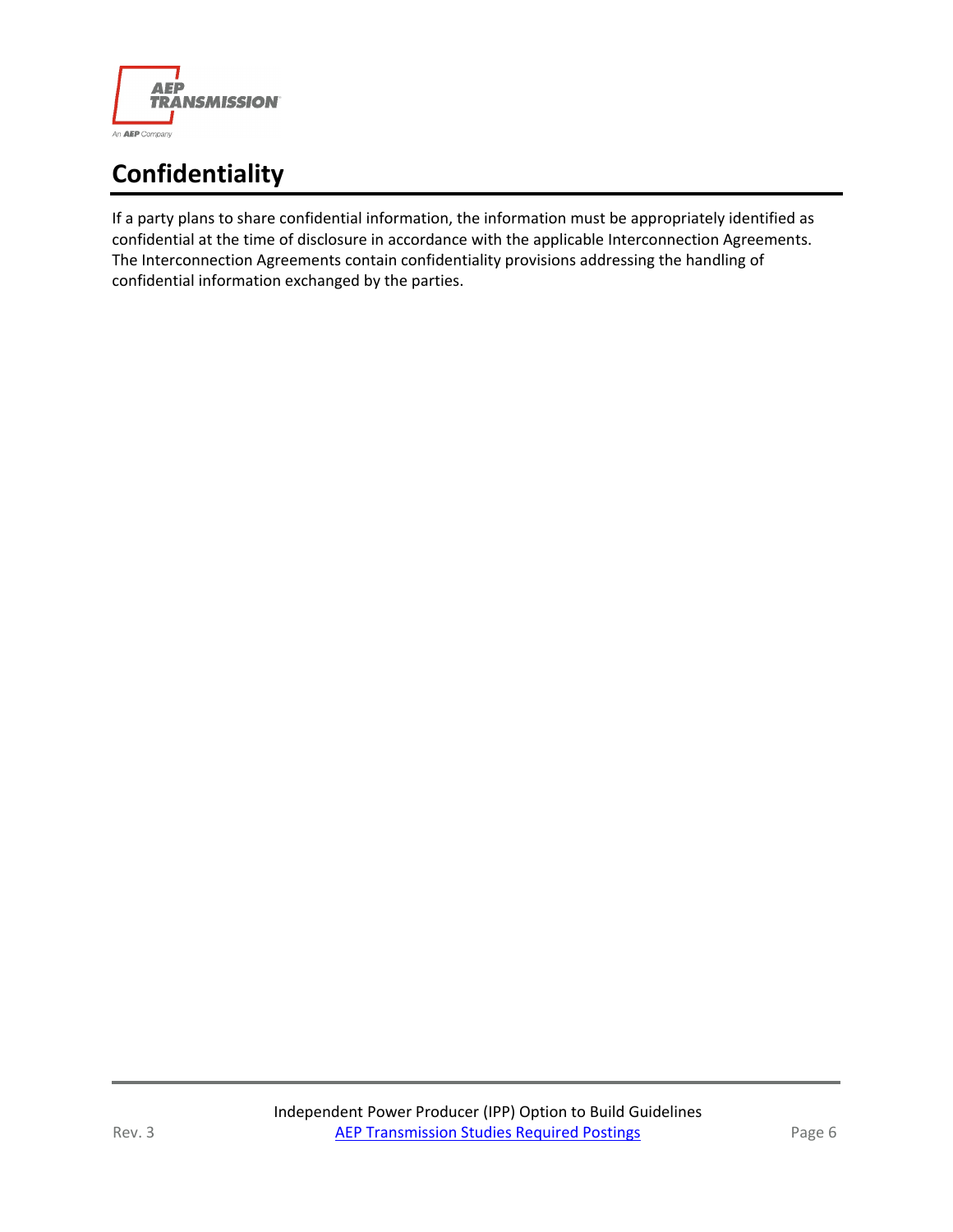

# <span id="page-7-0"></span>**Safety**

Interconnection Customers and their contractors, employees and agents must comply with all state and local laws and regulations (including OSHA) and other requirements of the Interconnection Agreements applicable to the areas where construction activity is occurring.

In addition, Interconnection Customers must comply with AEP safety requirements while working on AEP property or working in a station after operational control has been transferred to AEP.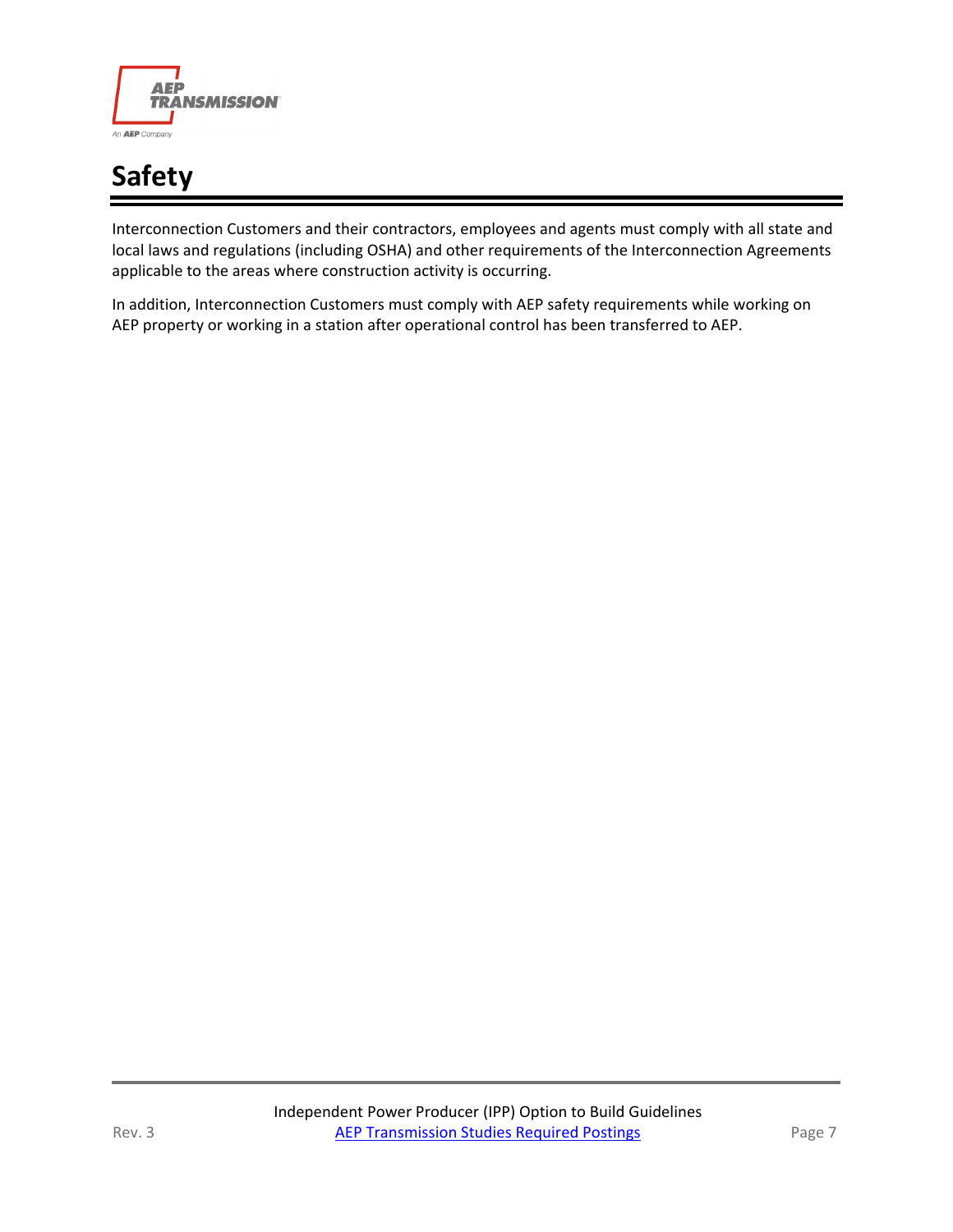

# <span id="page-8-0"></span>**Contractors, Vendors, and Warranties**

### <span id="page-8-1"></span>**Contractors and Vendors**

As set forth in the Interconnection Agreements, Interconnection Customers are required to use AEP's approved contractors and major equipment vendors. A list can be found in the following locations labeled as "Approved Contractors & Major Equipment Vendors":

PJM:

The American Electric Power page within the Transmission Owner Engineering and Construction Standards on PJM.com.

<https://www.pjm.com/planning/design-engineering/to-tech-standards/private-aep.aspx>

The Transource page within the Transmission Owner Engineering and Construction Standards on PJM.com.

<https://www.pjm.com/planning/design-engineering/to-tech-standards/private-transource.aspx>

SPP: The AEP Transmission Studies and Requirements section within the Required Postings page on AEP.com.

<https://www.aep.com/requiredpostings/AEPTransmissionStudies>

AEP updates this document on an as-needed basis. Interconnection Customers should confirm that they are referencing the most current version on the AEP website.

### <span id="page-8-2"></span>**Warranties**

AEP has established minimum requirements for equipment warranties. The requirements can be found on the Business to Business page of AEP.com, labeled as "Transmission and Distribution Material and Equipment Warranty Terms":

<https://www.aep.com/b2b>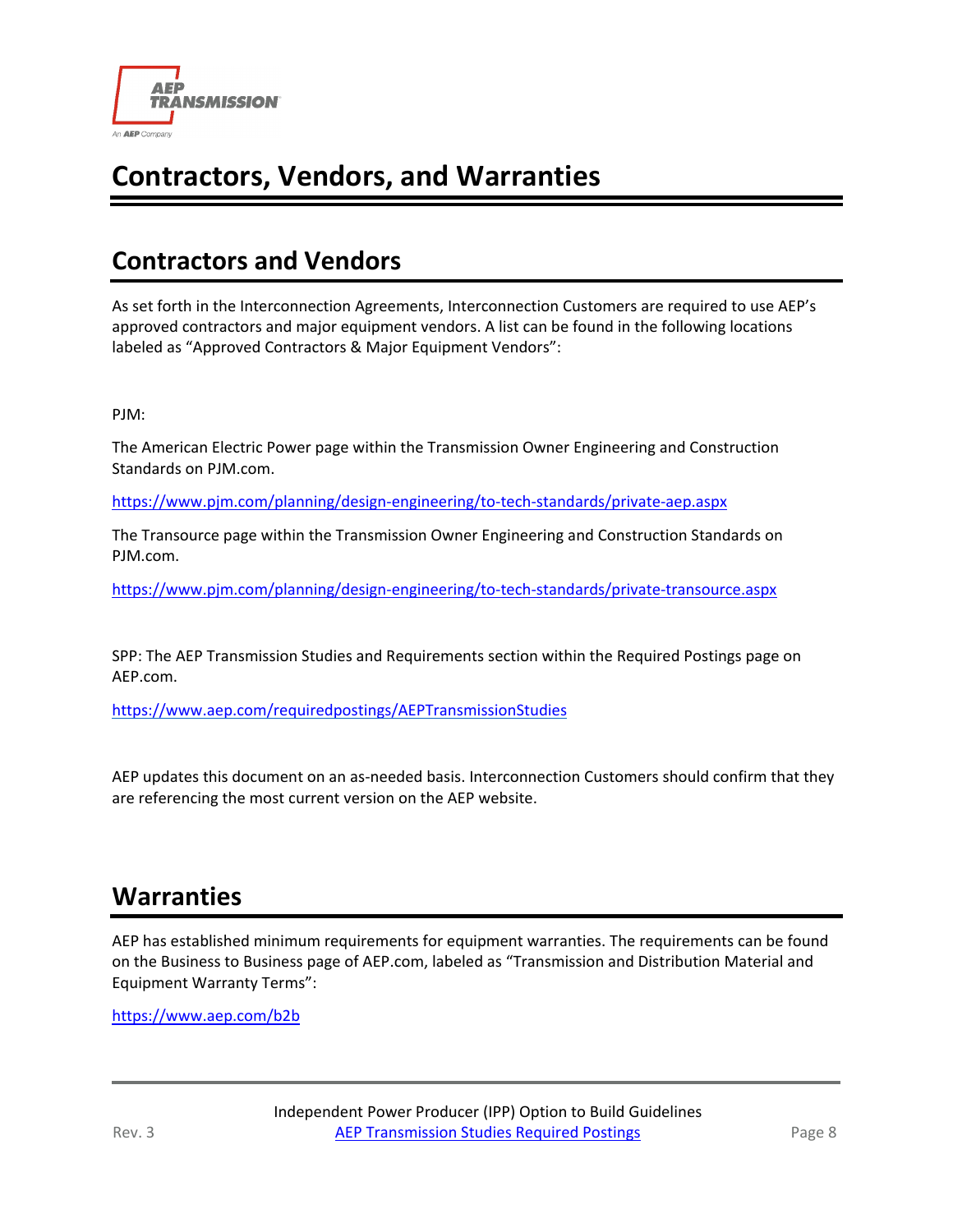

AEP updates this document on an as-needed basis. Interconnection Customers should confirm that they are referencing the most current version on the AEP website.

Interconnection Customers must obtain warranties that meet the required durations and the warranties must be included with the Interconnection Customer's contracts and purchase orders. The warranties must be assignable to AEP.

As part of the transfer of ownership from Interconnection Customers to AEP, Interconnection Customers will be required to assign warranties to AEP. Interconnection Customers will need to provide AEP copies of all the contracts and purchase orders including the warranties prior to the closing of the ownership transfer. If the warranty provisions are not satisfactory, the closing may be delayed until Interconnection Customers correct the deficiencies.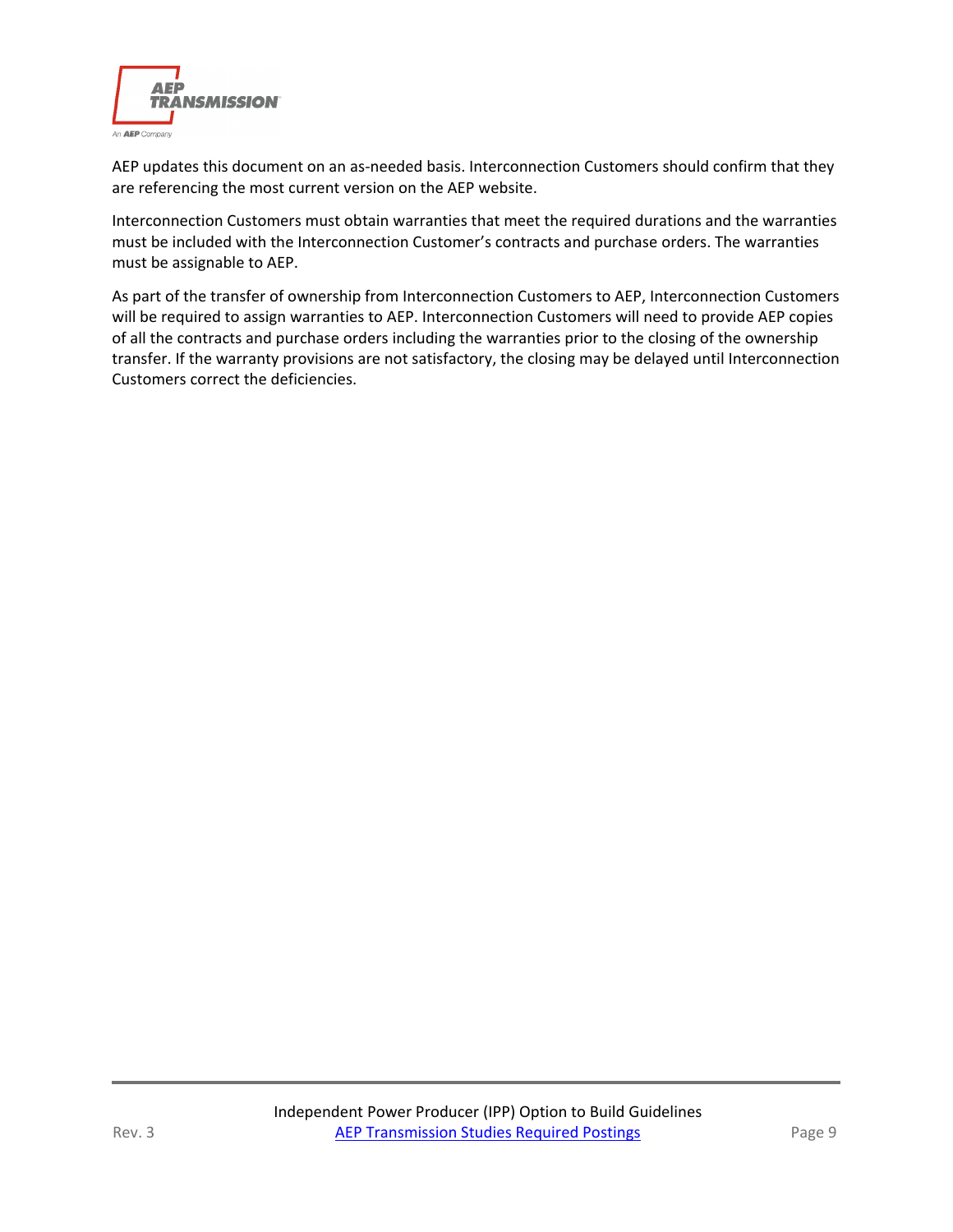

# <span id="page-10-0"></span>**Technical Requirements**

### <span id="page-10-1"></span>**AEP**

#### **Requirements for Connection**

Interconnection Customers must follow the Requirements for Connection of New Facilities or Changes to Existing Facilities Connected to the AEP Transmission System ("Connection Requirements for the AEP System").

AEP developed the requirements in this document to ensure the transmission system's integrity when providing new or materially modified facility connections. Interconnection Customers are responsible for obtaining the requirements from the RTO within which their operation exists.

The "Connection Requirements for the AEP System" contains the minimum requirements acceptable for both affiliated and non-affiliated connections to the AEP transmission system. The processes and requirements contained within this document will guide the planning of new facility installations as well as the upgrading of existing facilities, and may need to be supplemented with additional details in some specific cases.

The "Connection Requirements for the AEP Transmission System" can be found in the AEP Transmission Studies and Requirements section within the Required Postings page on AEP.com:

#### <https://aep.com/requiredpostings/AEPTransmissionStudies>

AEP updates this document on an as-needed basis. Interconnection Customers should confirm that they are referencing the most current version on the AEP website.

Additional information will be provided after Interconnection Agreements are executed.

#### **Project Specific Engineering and Design Standards**

Interconnection Customers must follow AEP Standards. AEP will provide the applicable standards and drawings via Box.com after Interconnection Agreements are executed. Interconnection Customers can discuss the standards with AEP during the **Engineering Reviews**.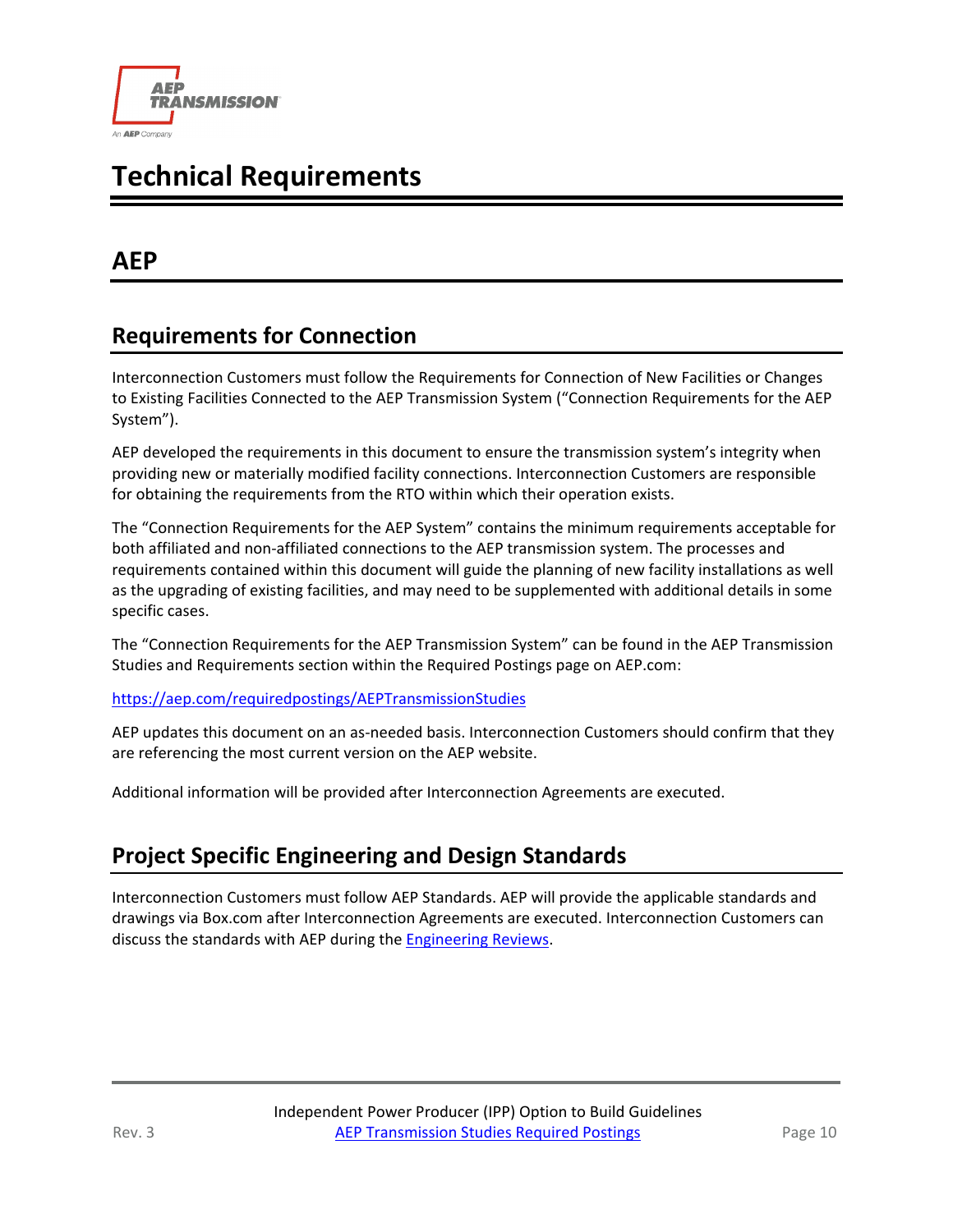

# <span id="page-11-0"></span>**Other Entities**

Interconnection Customers are responsible to conform to all applicable national, state and local laws, ordinances, rules, regulations, codes, NERC Reliability Standards, and Regional Reliability Standards.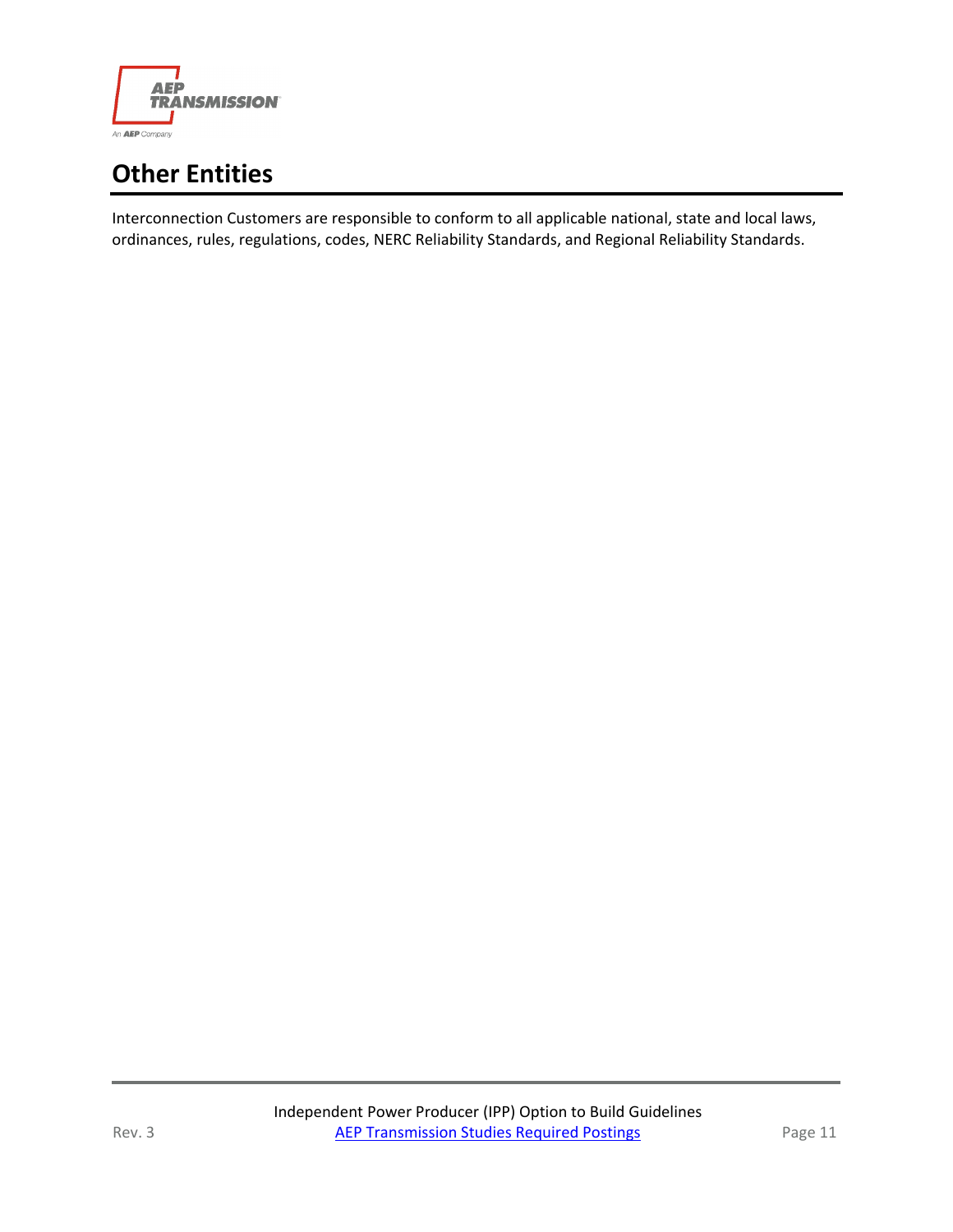

# <span id="page-12-0"></span>**Engineering Reviews**

Each RTO has defined a series of studies that must take place prior to Interconnection Agreements being completed. Following this, Interconnection Customers must heed a process to obtain input, feedback, review and approval from AEP on engineering documents.



Timeline of Engineering Deliverables and Reviews

# <span id="page-12-1"></span>**Engineering Preliminary Discussion of Detailed Scope**

During the "Preliminary Discussion of Detailed Scope Meetings" identified in the timeline above, Interconnection Customers can ask questions regarding the AEP functional scopes and standards. This shall include discussions identifying the responsible party for each portion of the scope. Following these meetings, Interconnection Customers submit their detailed scope via Box.com. This shall include:

- Written scope (separate scopes are required for each engineering discipline)
- One-line drawing
- Layout drawing
- Control house panel layout
- Relay, Instrumentation and Metering (RIM)/Automatic Reclosing Operation (ARO) notes
- Map showing proposed transmission line alignment and structure locations
- Preliminary Design Criteria and Scoping Summary Document (DCSS) that addresses the following: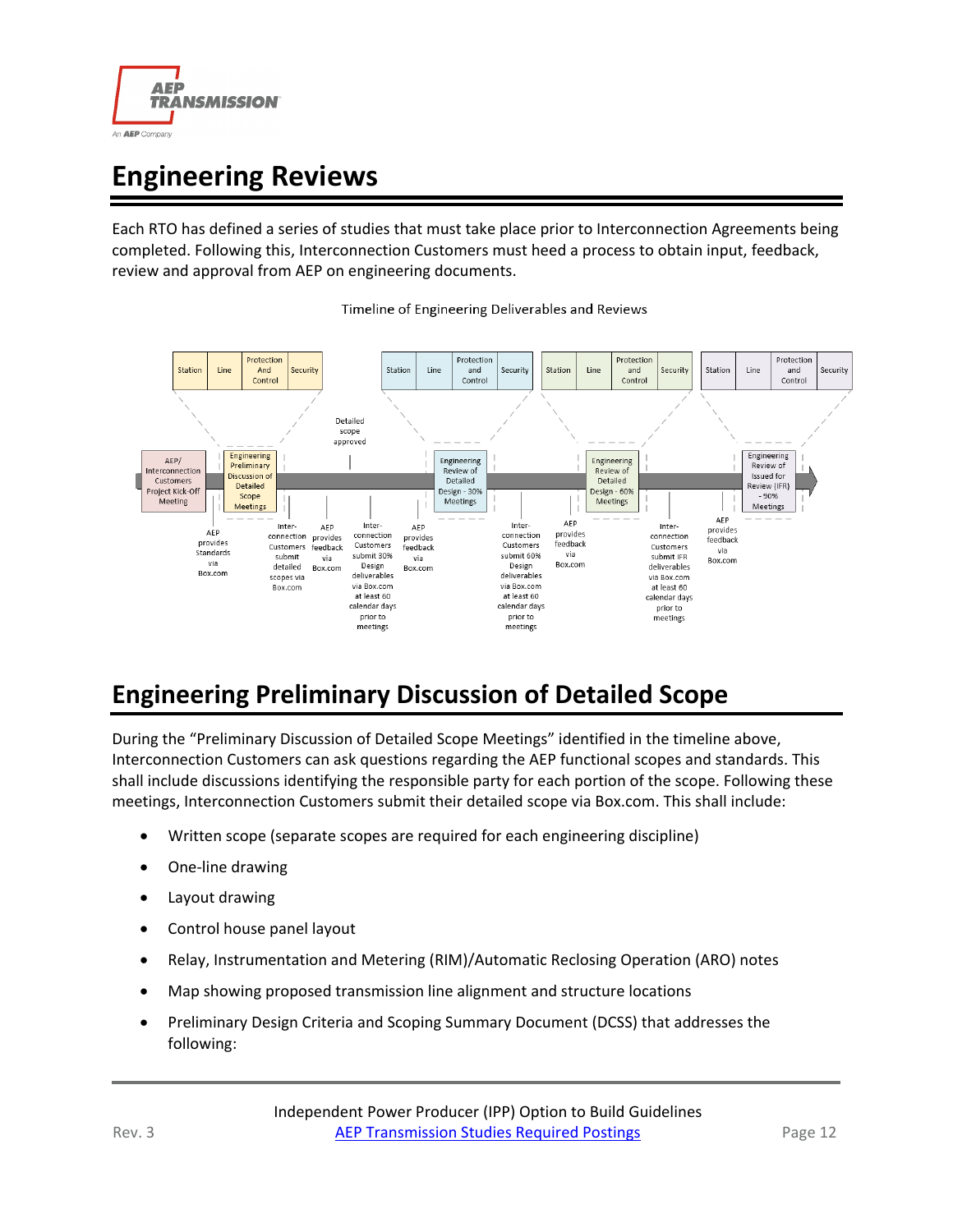

- Clearance criteria used to design ROW width
- Conductor and shield wire data (type, stranding, size, total area, unit weight, Rated Breaking Strength, etc.)
- **Design cable tensions**
- **Summary of conductor and shield wire hardware**
- Summary of vibration analysis input (average annual minimum temperature, average annual temperature, etc.)
- **Summary of Lightning Performance and Grounding Criteria**
- **Type(s) of insulators and insulation criteria**
- **E** Summary of galloping criteria and evaluation
- **Table of conductor loading (temperature, ice, and wind) and Clearance Designation for** in-span clearance checks for conductor to ground and underlying and/or conflicting objects
- **Table of in-span minimum clearances from the conductor to ground and other** underlying/conflicting objects
- **Table of additional clearance requirements for crossings (crossing description, crossing** type, conductor loading, cable condition, minimum required clearance, etc.)
- **Swing angle criteria**
- Summary of proposed under build design parameters, including the location of under build, type of under build, typical attachment heights, and wire types and tensions used in the design of the line
- **Description of standard structure type(s) and typical structures as well as protective** coatings
- **Table of weather cases applied to wires**
- Structure deflection criteria and conductor loading for deflection analysis
- Summary of maintenance load case, uplift parameters, wind pressure and shape factors
- Other related documents

AEP will review and provide feedback. This cycle shall continue until AEP is comfortable approving the detailed scope.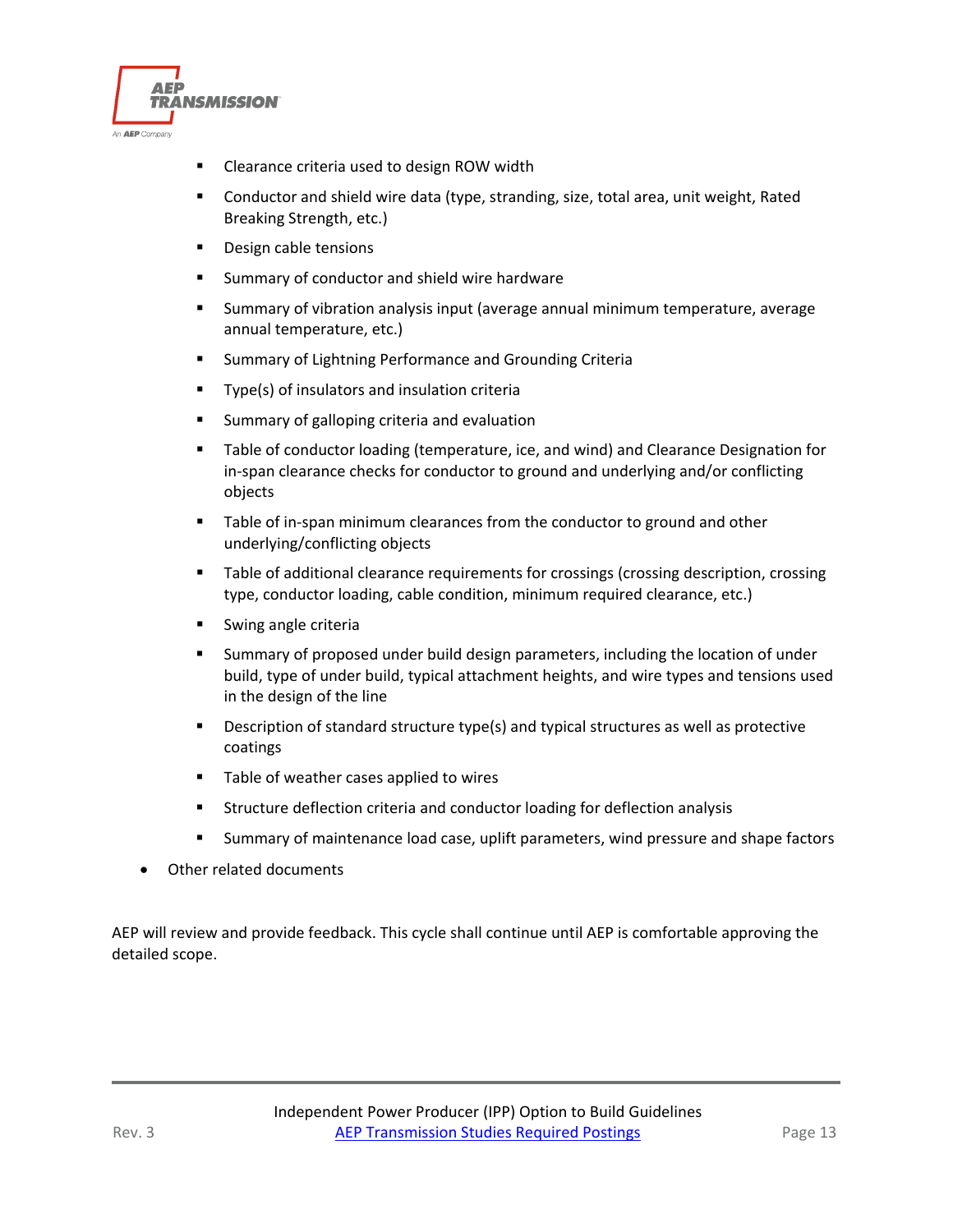

# <span id="page-14-0"></span>**Engineering Review of Detailed Design – 30%**

At least 60 calendar days prior to the "Engineering Review of Detailed Design – 30% Meetings" identified in the timeline above, Interconnection Customers shall provide:

#### **Station**

- Grading plan
- Erosion control plans
- Storm water management plans
- Grounding plan
- Raceway plan
- Foundation plan
- Foundation design drawings
- Layout plan
- Electrical one-line diagrams
- Electrical assembly plan and section views
- Structure design drawings
- Bill of material (BOM): The primary list of all essential components that are required to construct the project. At a minimum, each item on the BOM should include a description and quantity.

#### **Line**

- Updated DCSS
- Power Line Systems Computer Aided Design and Drafting (PLS-CADD) .bak file containing:
	- Final line route and preliminary structure placement
	- Preliminary access roads, material yards, wire-pull setups, staging area, Right-of-Way (ROW) blowout areas, and other special considerations
	- All data gathered during the line siting process attached as a .dxt, .shp, or other attachments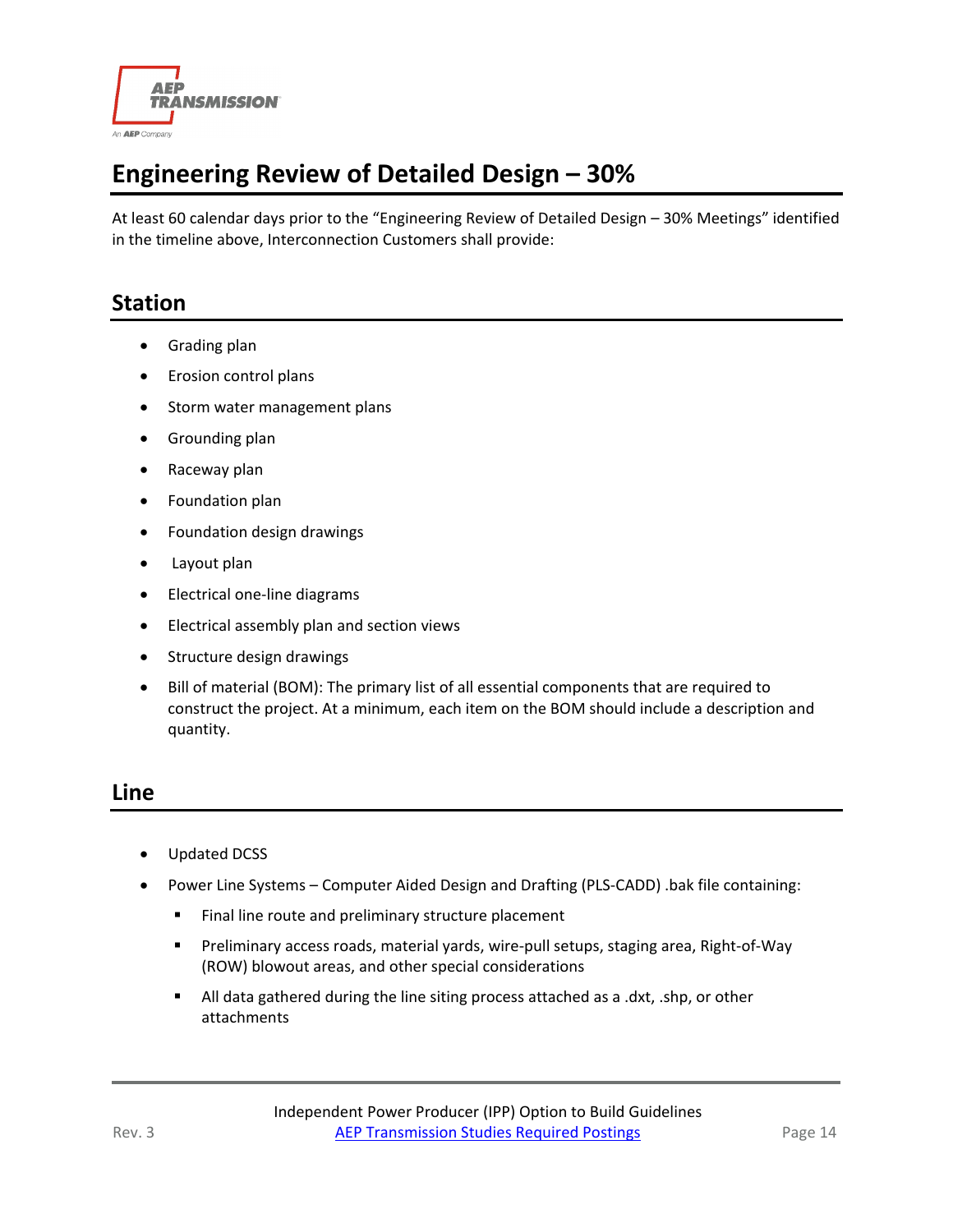

- Preliminary material list including the manufacturer/vendor, manufacturer part number, and quantity
- Plan and profile drawings (PLS-CADD generated plan and profile sheets)
- Structure and insulator types, configuration, and loading diagrams

#### **P&C**

- Accurate detailed protection and control design package. This package shall be accompanied with an explanation of why each scheme was selected
- Any scope of work variations along with proposed solutions
- Proof that sound protection judgment has been applied
- Proof of proposed functionality
- Design deliverables
	- **De-line**
	- (RIM) and (ARO) notes
	- **•** Detailed scope
	- **P&C** front views
	- Key plan or Drop in Control Module (DICM) layout drawings

### <span id="page-15-0"></span>**Engineering Review of Detailed Design – 60%**

At least 60 calendar days prior to the "Engineering Review of Detailed Design – 60% Meetings" identified in the timeline above, Interconnection Customers shall provide:

#### **Station**

- Grading plan, sections and detail drawings
- Erosion control plans
- Storm water management plans
- Grounding plan
- Raceway plan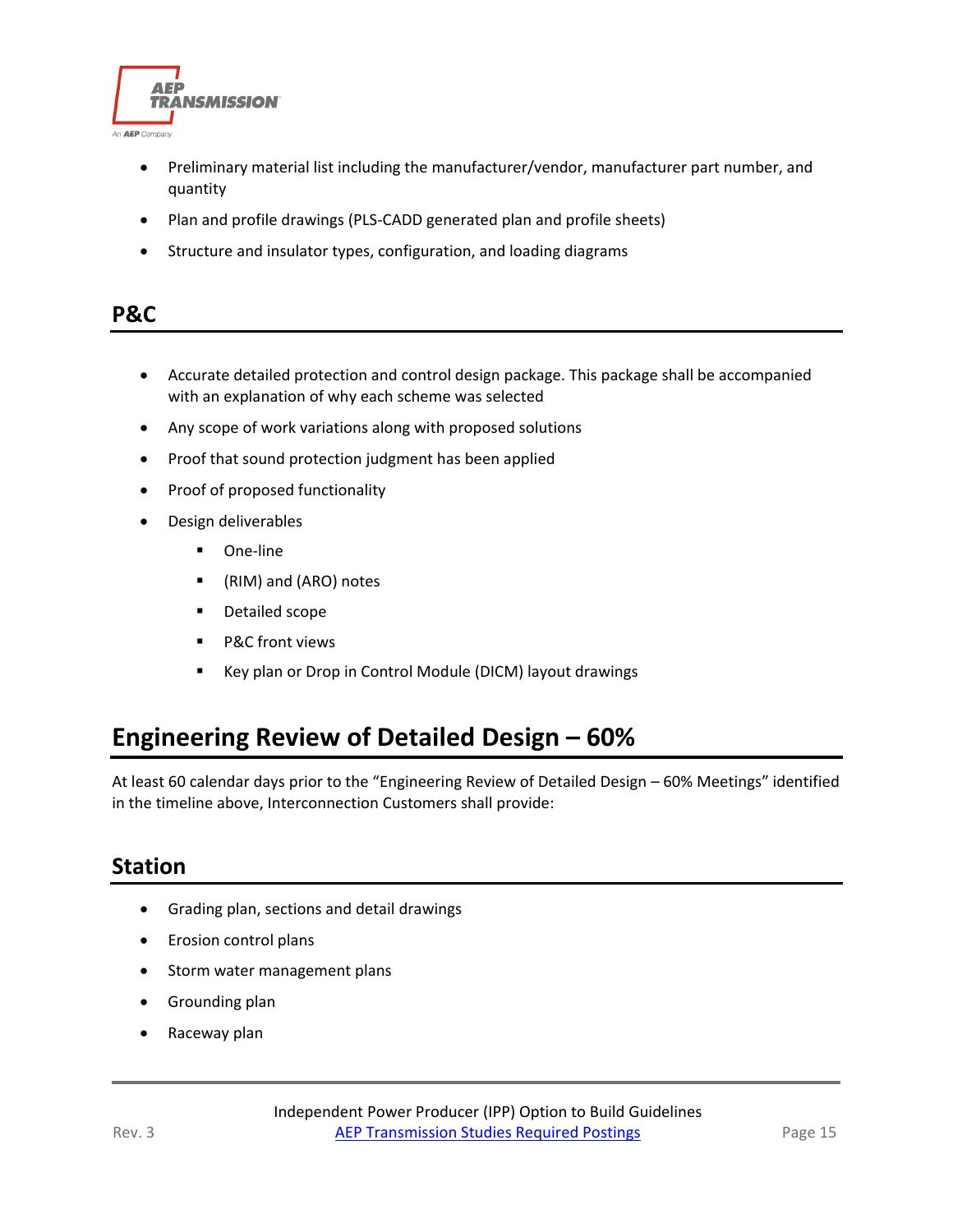

- Lighting plan
- Foundation plan
- Foundation design drawings
- Layout plan
- Electrical one-line diagrams
- Electrical assembly plan and section views
- DICM physical drawings
- Structure design drawings
- Foundation calculations
- Structural analysis calculations
- Bus loading calculations
- Shielding calculations
- Grounding calculations
- Battery and charger calculations
- AC station service calculations
- Bill of material: The primary list of all essential components that are required to construct the project. At a minimum, each item on the BOM should include a description and quantity.

#### **Line**

- Final DCSS
- PLS-CADD .bak file containing:
	- Final line route and preliminary structure placement
	- Preliminary access roads, material yards, wire-pull setups, staging area, ROW blowout areas, and other special considerations
- Updated material list including the manufacturer/vendor, manufacturer part number, quantity, and source
- Plan and profile drawings (PLS-CADD generated plan and profile sheets)
- Structure and insulator types, configuration, and loading diagrams
- Foundation design drawings
- Foundation calculations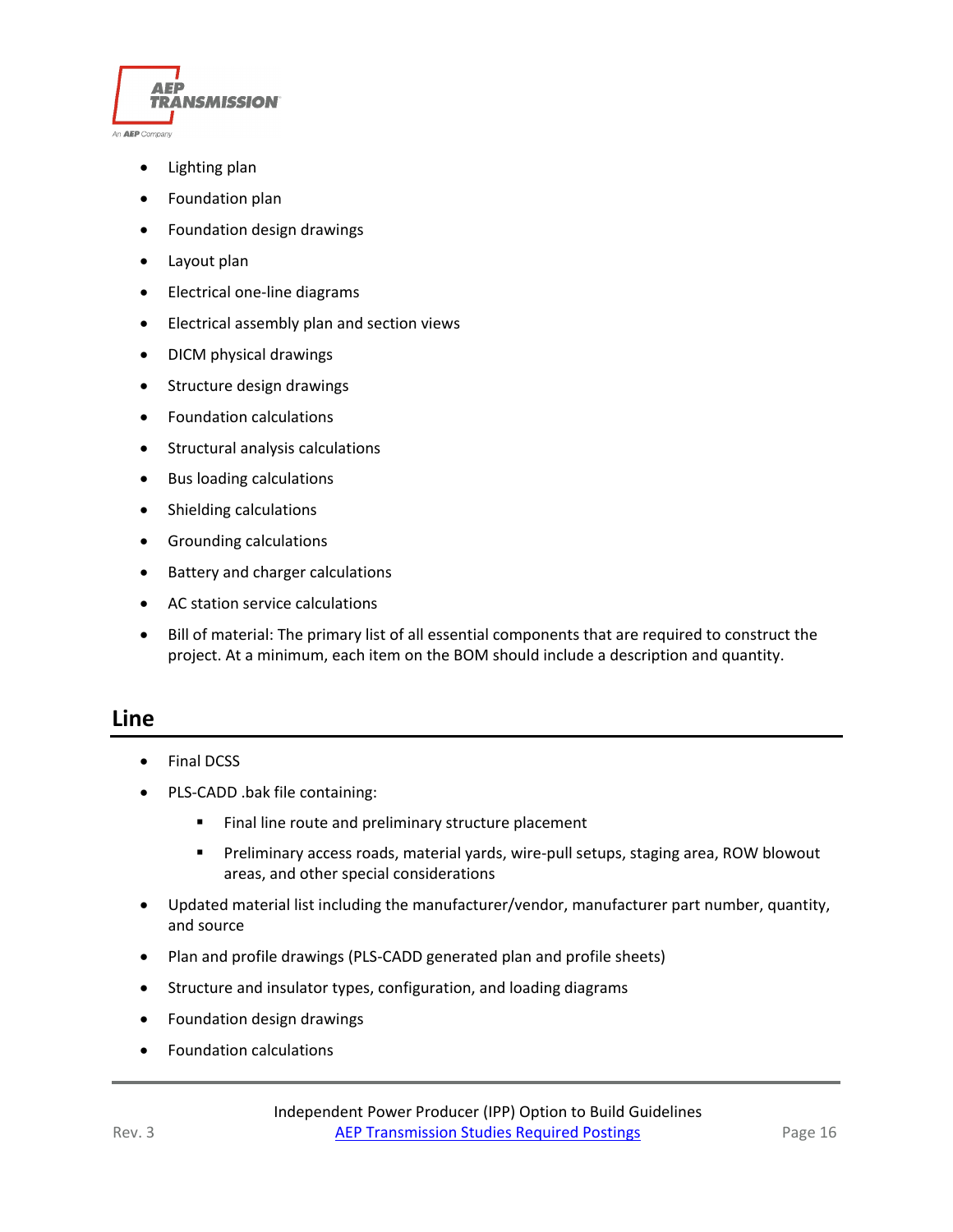

• Any electrical study calculations performed during the detailed design phase (i.e. induced voltage studies, etc.)

#### **P&C**

- A link to a single P&C Engineering (PCE) Issued for Review (IFR) PDF document that includes:
	- **De-line**
	- **ARO and RIM notes**
	- **•** Detailed scope
	- **P&C** front views
	- Key plan or DICM layout drawings
	- **Schematic drawings (includes panel, equipment, manufacturer, etc. and other relevant** schematic drawings)
	- Bus wiring diagram (should denote phasing, equipment catalog IDs and orientation)
	- **EXTED Carrier current diagram (if applicable)**
	- Any emails or correspondence related to design and functionality of the project

### <span id="page-17-0"></span>**Engineering Review of IFR – 90%**

At least 60 calendar days prior to the "Engineering Review of Detailed Design – 90% Meetings" identified in the timeline above, Interconnection Customers shall provide:

#### **Station**

- Grading plan, sections and detail drawings
- Erosion control plans
- Storm water management plans
- Grounding plan
- Raceway plan
- Lighting plan
- Foundation plan
- Foundation design drawings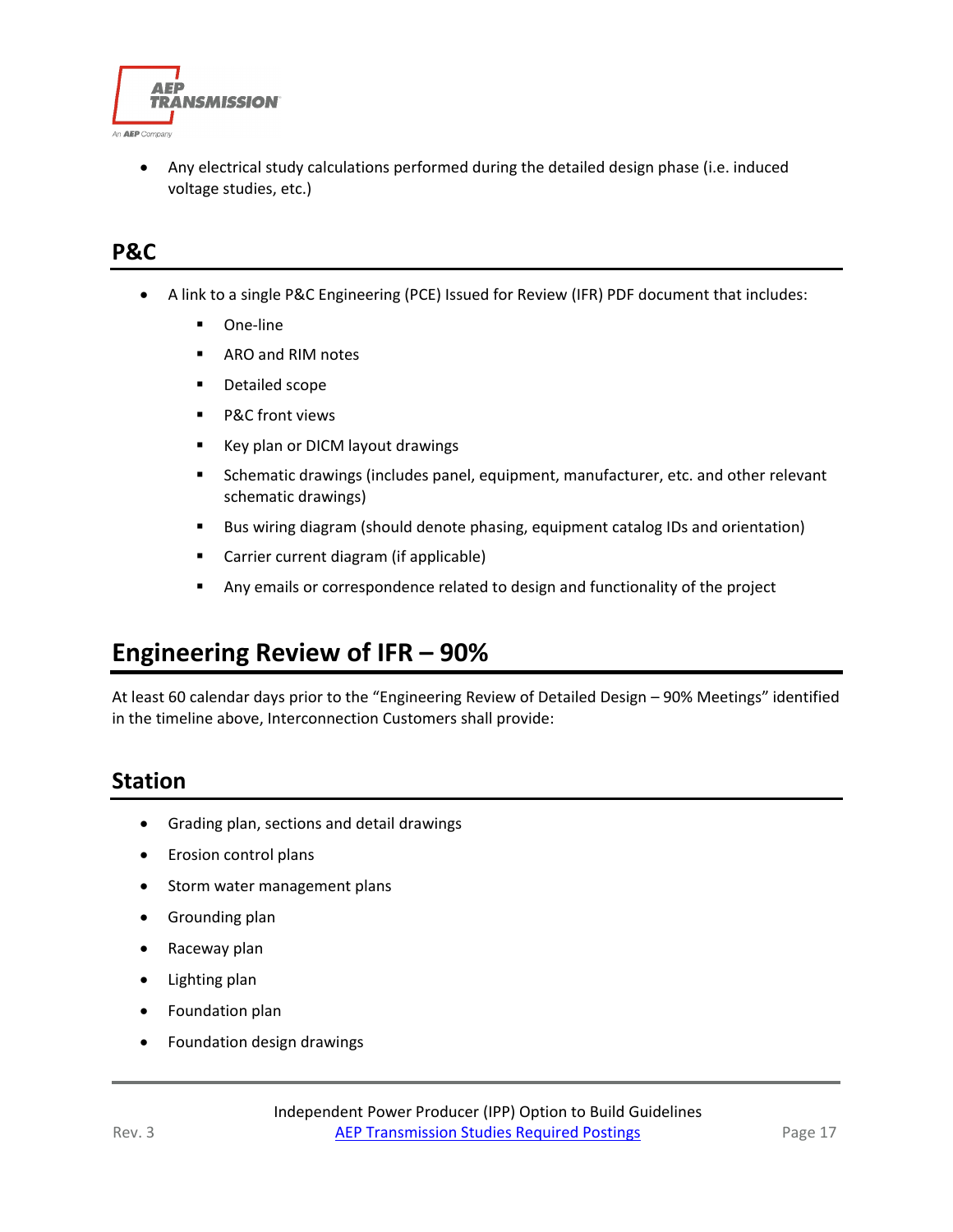

- Layout plan
- Electrical one-line diagrams
- Electrical assembly plan and section views
- DICM physical drawings
- Structure design drawings
- Foundation calculations
- Structural analysis calculations
- Bus loading calculations
- Shielding calculations
- Grounding calculations
- Battery and charger calculations
- AC station service calculations
- Voltage drop calculations
- Conduit and cable trench fill factor calculations
- Cable schedule drawings
- All other design drawings and calculations needed in order to provide a complete engineering package for the construction of the subject electrical substation facilities.
- Bill of material: The primary list of all essential components that are required to construct the project. At a minimum, each item on the BOM should include a description and quantity.

#### **Line**

- Final DCSS
- Final line route and structure placement
- Final access roads, material yards, wire-pull setups, staging area, ROW blowout areas, and other special considerations
- IFR PLS-CADD .bak file
- Final material list including the manufacturer/vendor, manufacturer part number, quantity, and source
- Final plan and profile drawings conforming to TLDS-002 specifications
- Final structure and insulator types, configuration, and loading diagrams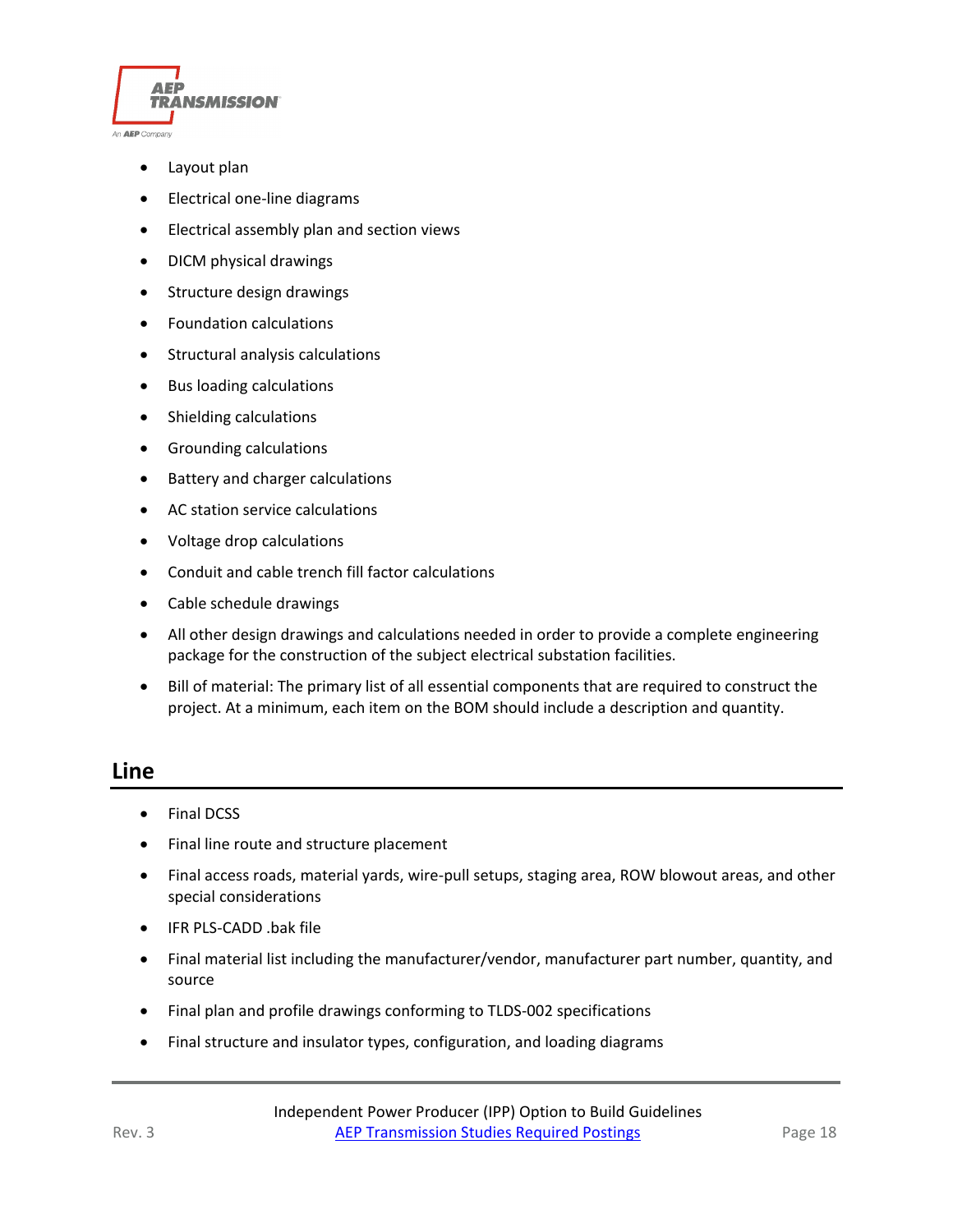

- Final foundation design drawings
- Final foundation calculations
- Final construction package as defined in TLDS-001 and TLDS-002

#### **P&C**

- Accurate detailed protection and control design package; this package shall be accompanied with an explanation of why each scheme was selected
- Any scope of work variations along with proposed solutions
- Proof that sound protection judgment has been applied
- Proof of proposed functionality
- A link to a single PCE IFR PDF document that includes:
	- **•** One-line
	- **ARO and RIM notes**
	- **•** Detailed scope
	- **P&C** front views
	- Key plan or DICM layout drawings
	- **Schematic drawings (Includes panel, equipment, manufacturer, etc. and other relevant** schematic drawings)
	- Bus wiring diagram (should denote phasing, equipment catalog IDs and orientation)
	- Carrier current diagram (if applicable)
	- **Any emails or correspondence related to design and functionality of the project**
- Wiring diagrams (includes panel, equipment, manufacturer and other relevant wiring drawings)
- Cable schedules (indoor and outdoor)
- Station relay settings file package for review; this package shall include but is not limited to:
	- Relay Setting Request Forms (RSRF) .xls version, not .pdf
	- Relay Setting Summary Forms (RSSF) .xls version, not .pdf
	- Settings Files .rdb, .mdb, .urs
	- **Architect Files .scd**
	- Calculation sheets MathCAD or .xls version, not .pdf
	- Relay setting studies and other calculations, if available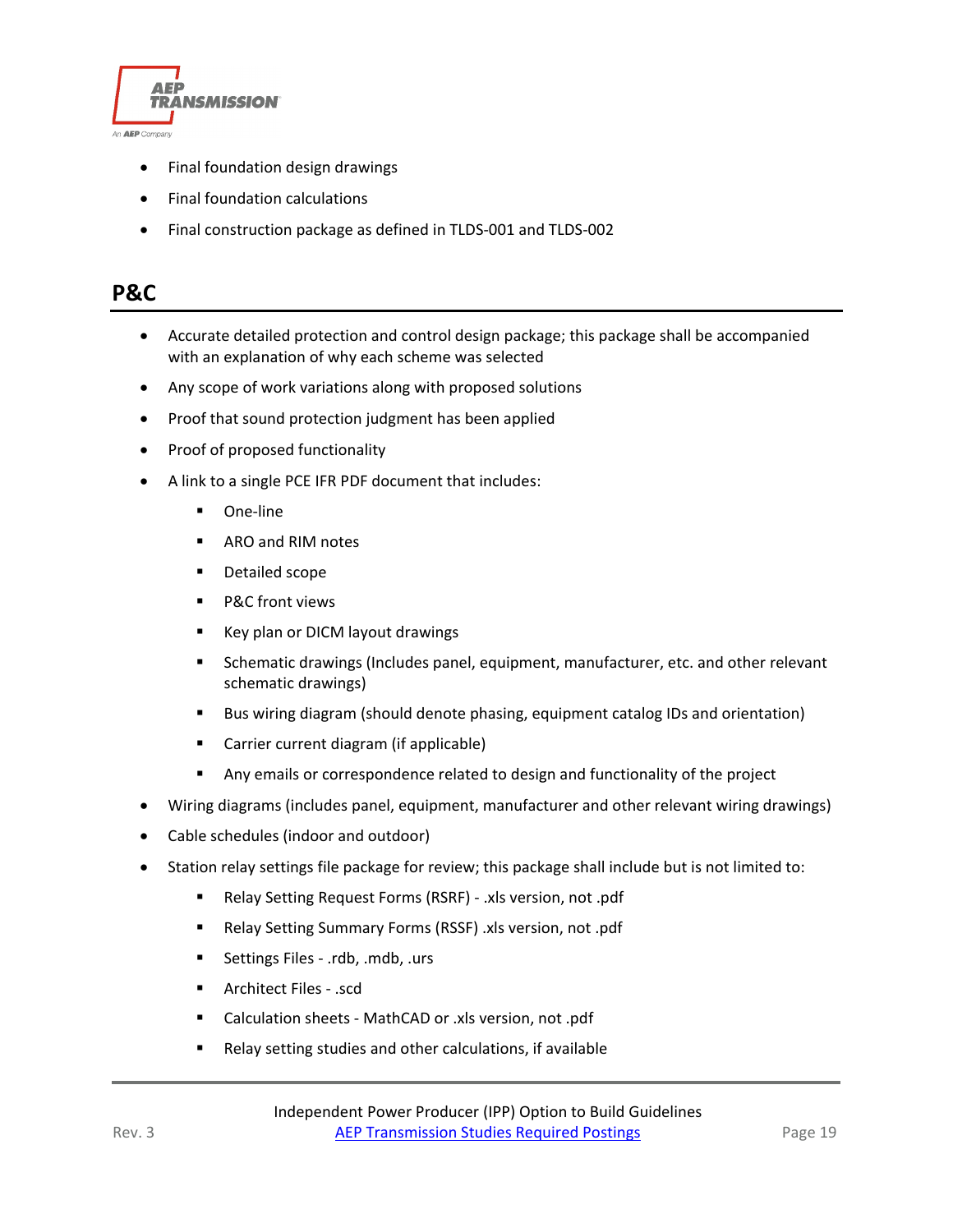

- Labels .doc
- Aspen Case .olr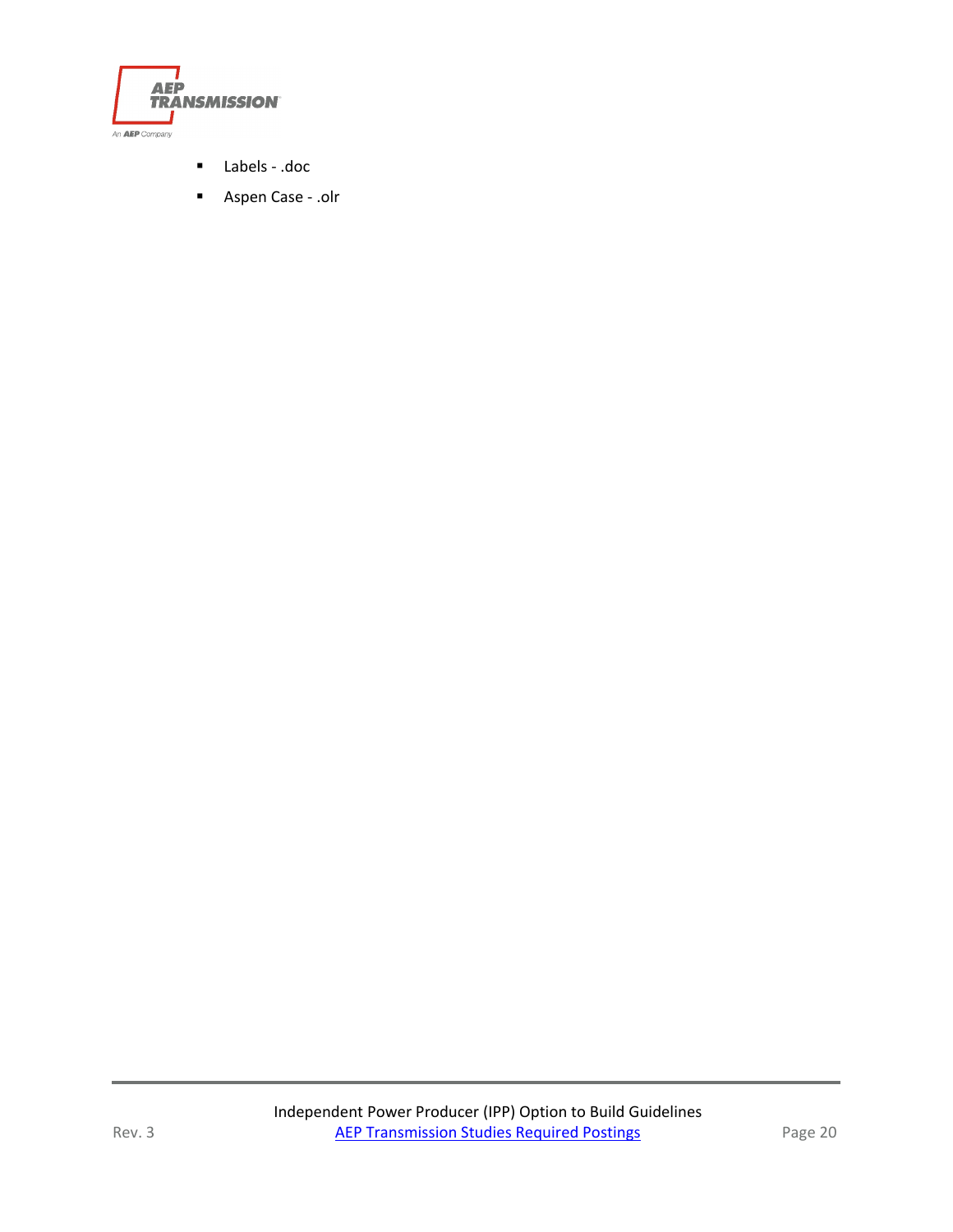

# <span id="page-21-0"></span>**Cyber and Physical Security**

In its Critical Infrastructure Protection (CIP) standards, NERC has required all Transmission Owners to develop a strategy to address resiliency and physical security aspects of their critical substations. AEP used these requirements to develop an overall physical security strategy, including a tiered structure to define what level of security is required at each transmission station or control center. AEP's physical security strategy and the details of the physical security measures are considered confidential. Additional information will be provided once the Interconnection Agreements are executed.

Station projects requiring critical facility physical security measures typically see additional costs. The physical security measures typically include high security fencing combined with other measures appropriate for the specific site. Interconnection Customers are required to use AEP's physical security standards, specifications, approved contractors and equipment vendors.

Interconnection Customers must construct the transmission facilities in compliance with all applicable NERC requirements for Critical Infrastructure Protection. The screen shot below is from the NERC website:

[https://www.nerc.com/pa/stand/Pages/ReliabilityStandardsUnitedStates.aspx?jurisdiction=United](https://www.nerc.com/pa/stand/Pages/ReliabilityStandardsUnitedStates.aspx?jurisdiction=United%20States)  **[States](https://www.nerc.com/pa/stand/Pages/ReliabilityStandardsUnitedStates.aspx?jurisdiction=United%20States)** 

| <b>Mandatory Standards Subject to Enforcement</b>       |                                                                                |
|---------------------------------------------------------|--------------------------------------------------------------------------------|
| <b>Standard Number</b>                                  | Title                                                                          |
| $\exists$ (BAL) Resource and Demand Balancing (9)       |                                                                                |
| $\exists$ (CIP) Critical Infrastructure Protection (11) |                                                                                |
| CIP-002-5.1a                                            | Cyber Security - BES Cyber System Categorization                               |
| CTP-003-8                                               | Cyber Security - Security Management Controls                                  |
| CIP-004-6                                               | Cyber Security - Personnel & Training                                          |
| CIP-005-5                                               | Cyber Security - Electronic Security Perimeter(s)                              |
| CIP-006-6                                               | Cyber Security - Physical Security of BES Cyber Systems                        |
| CIP-007-6                                               | Cyber Security - System Security Management                                    |
| CIP-008-5                                               | Cyber Security - Incident Reporting and Response Planning                      |
| CIP-009-6                                               | Cyber Security - Recovery Plans for BES Cyber Systems                          |
| CTP-010-2                                               | Cyber Security - Configuration Change Management and Vulnerability Assessments |
| CIP-011-2                                               | <b>Cyber Security - Information Protection</b>                                 |
| CIP-014-2                                               | <b>Physical Security</b>                                                       |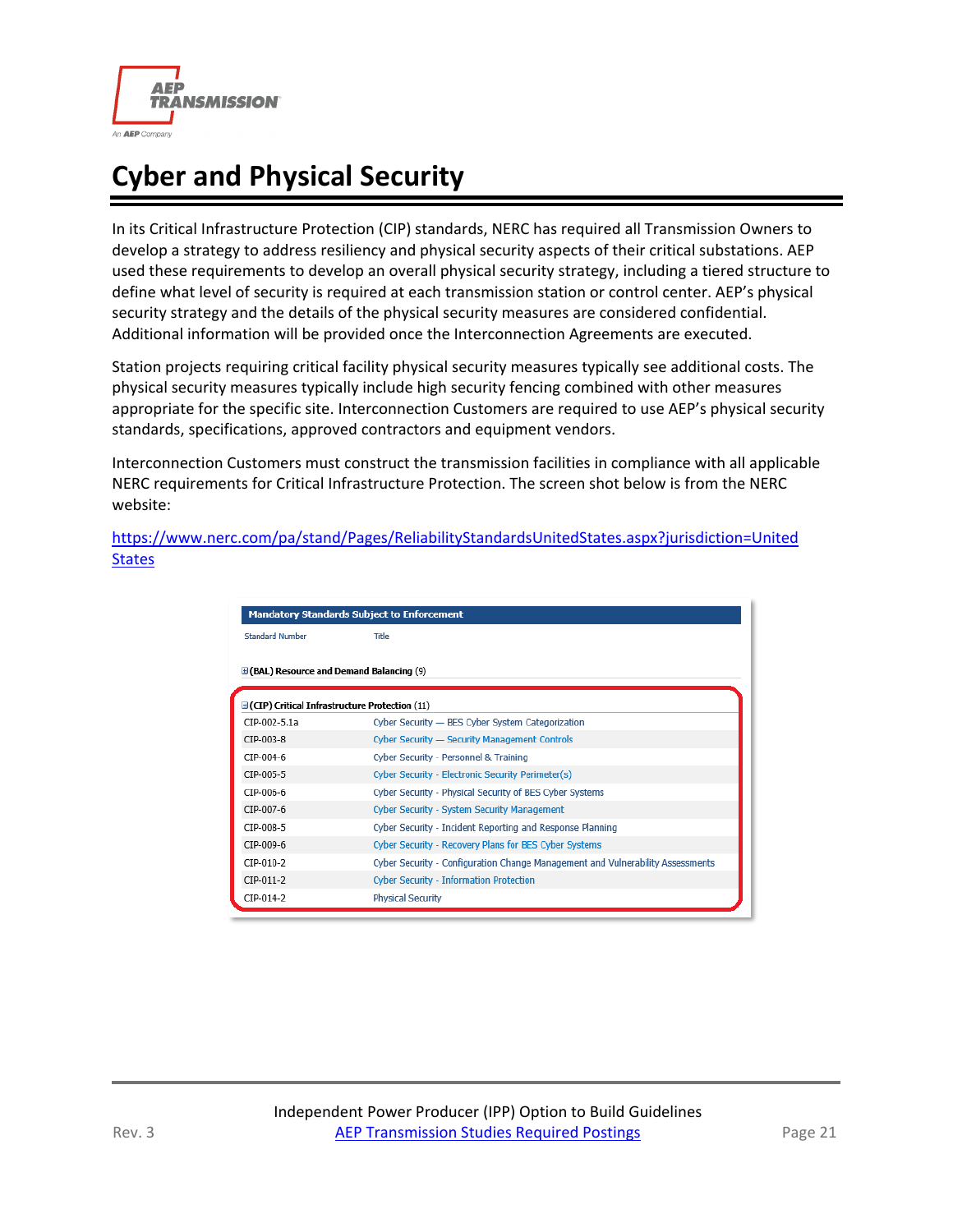

# <span id="page-22-0"></span>**AEP Station Service Power**

Station service power for the transmission substation(s) to be turned over to AEP as part of the OTB must be designed in accordance with AEP standards. A minimum of two sources (primary and backup) for Alternating Current (AC) power are required, both of which shall be from within the substation unless otherwise approved by AEP. AEP will work with Interconnection Customers to determine which available options are acceptable from a redundancy and reliability standpoint. In instances where delivery from the local distribution system is required, that connection shall be established in accordance with AEP standards.

Interconnection Customers are responsible for contacting the respective AEP Operating Company[i](#page-36-0) to request connection. If the electrical substation is outside of AEP Operating Company service territory, Interconnection Customers shall contact the local utility, request connection to their distribution system, and adhere to their connection guidelines. To determine the service territory in which the facility is located, refer to the respective Utilities Commission for the state in which the facility will be located. If a connection is established with the local utility, the Interconnection Customer shall assist in transferring the station service arrangement to AEP if needed.

Additional information is available in the "Connection Requirements for the AEP Transmission System". This can be found in the AEP Transmission Studies and Requirements section within the Required Postings page on AEP.com.

#### <https://aep.com/requiredpostings/AEPTransmissionStudies>

AEP updates this document on an as-needed basis. Interconnection Customers should confirm that they are referencing the most current version on the AEP website.

Additional information will be provided after Interconnection Agreements are executed.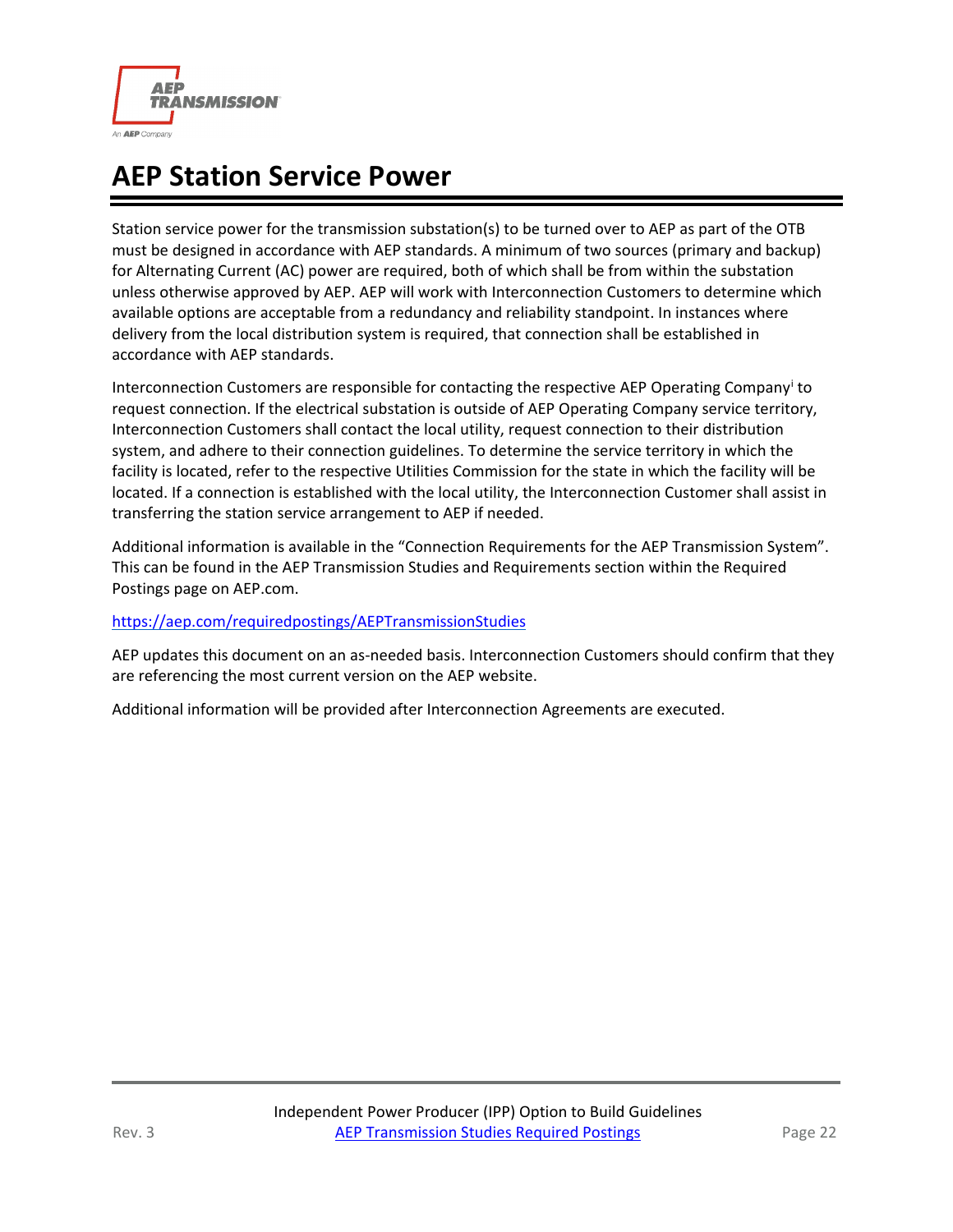

# <span id="page-23-0"></span>**Siting, Outreach, Environmental and Right-of-Way**

A document entitled "Standards and Expectations for Siting, Real Estate, Right-of-Way, and Environmental Permitting for Transmission Interconnection Projects" sets forth requirements for siting, outreach, environmental and right-of-way for OTB projects.

Interconnection Customers must follow these requirements. The document contains sections addressing:

- Coordination Requirements
- Siting Requirements
- Acquisition of ROW
- Acquisition of Real Estate in Fee Simple Sub Station and Switch Yard Sites
- Environmental Permits and Compliance

This document can be found on the AEP Transmission Studies and Requirements section of the Required Postings page of AEP.com. It is labeled as "Standards and Expectations for Siting, Real Estate, Right-of-Way, and Environmental Permitting for Transmission Interconnection Projects":

<https://www.aep.com/requiredpostings/AEPTransmissionStudies>

AEP updates this document on an as-needed basis. Interconnection Customers should confirm that they are referencing the most current version on the AEP website.

Interconnection Customers exercising the OTB may be asked to provide AEP with documents throughout lifecycle of the project. Examples include easements as well as items that may support them, such as survey plats and recording status. The specific documents that may be required will vary based upon the scope and location of the OTB facilities.

**Note:** If a state commission or other siting authority has approved a project, any deviation to the approved project may require approval of the commission or siting authority.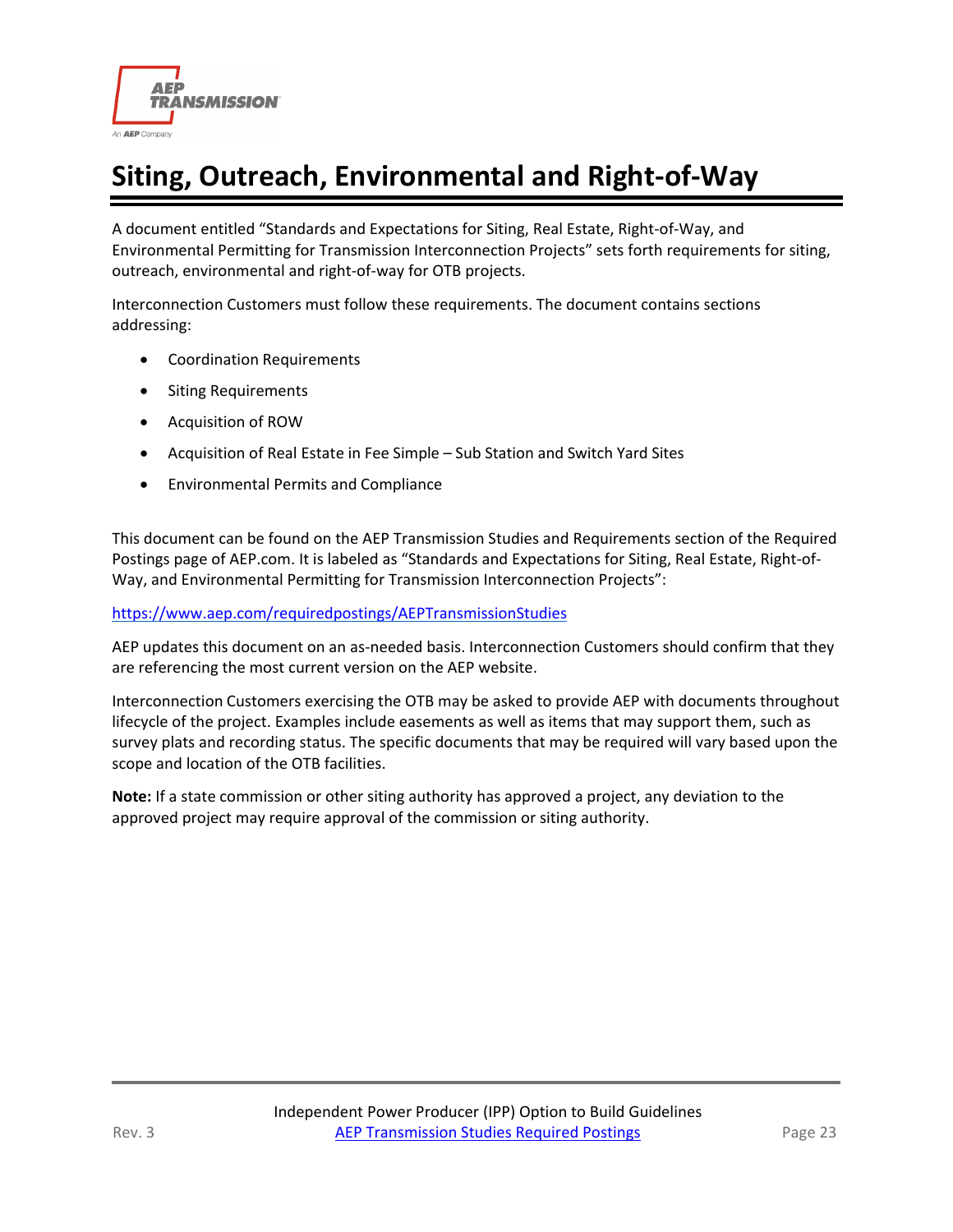

# <span id="page-24-0"></span>**Vegetation Management**

AEP's vegetation strategy is to clear the ROW to the maximum appropriate width by removing all woody-stemmed vegetation within the ROW and potential hazard trees off the ROW. AEP's vegetation strategy creates an environment to convert the vegetative cover types on the transmission ROW to low growing grass-forbs-herb covers that inhibit germination, establishment, and growth of most incompatible vegetative species. The NERC reliability standard of FAC-003 should be referenced to ensure compliance during the construction of applicable lines.

Additional information will be provided after Interconnection Agreements are executed.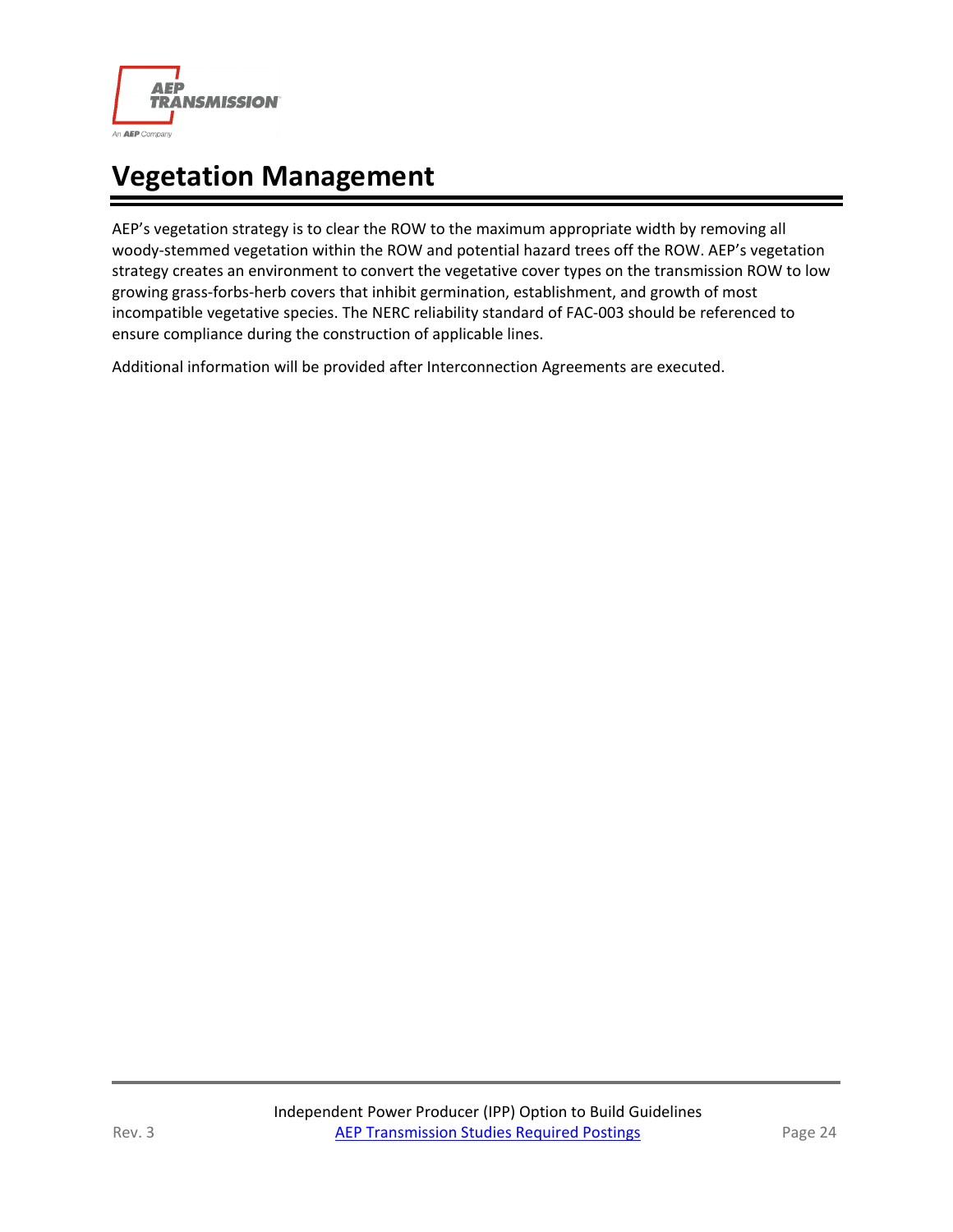

# <span id="page-25-0"></span>**Construction**

### <span id="page-25-1"></span>**Meetings**

A series of meetings will take place between the Interconnection Customer and AEP in advance of, and during, the construction process.

A bi-weekly construction update meeting will be held to discuss updates, current issues/questions, etc. The AEP Transmission Commissioning Checklist App will also be reviewed.

AEP may request separate meetings to discuss specific construction topics. A list of potential meetings is provided below. Note that the meetings required will vary based upon the scope of the project.

- Detailed Scope/Asset Overview
- Pre-Bid/Construction
- Transmission Line
- **Site Preparation**
- **Below Grade**
- Equipment Arrival
- Above Grade
- Pre-Commissioning
- Open Points/Switching and Tagging

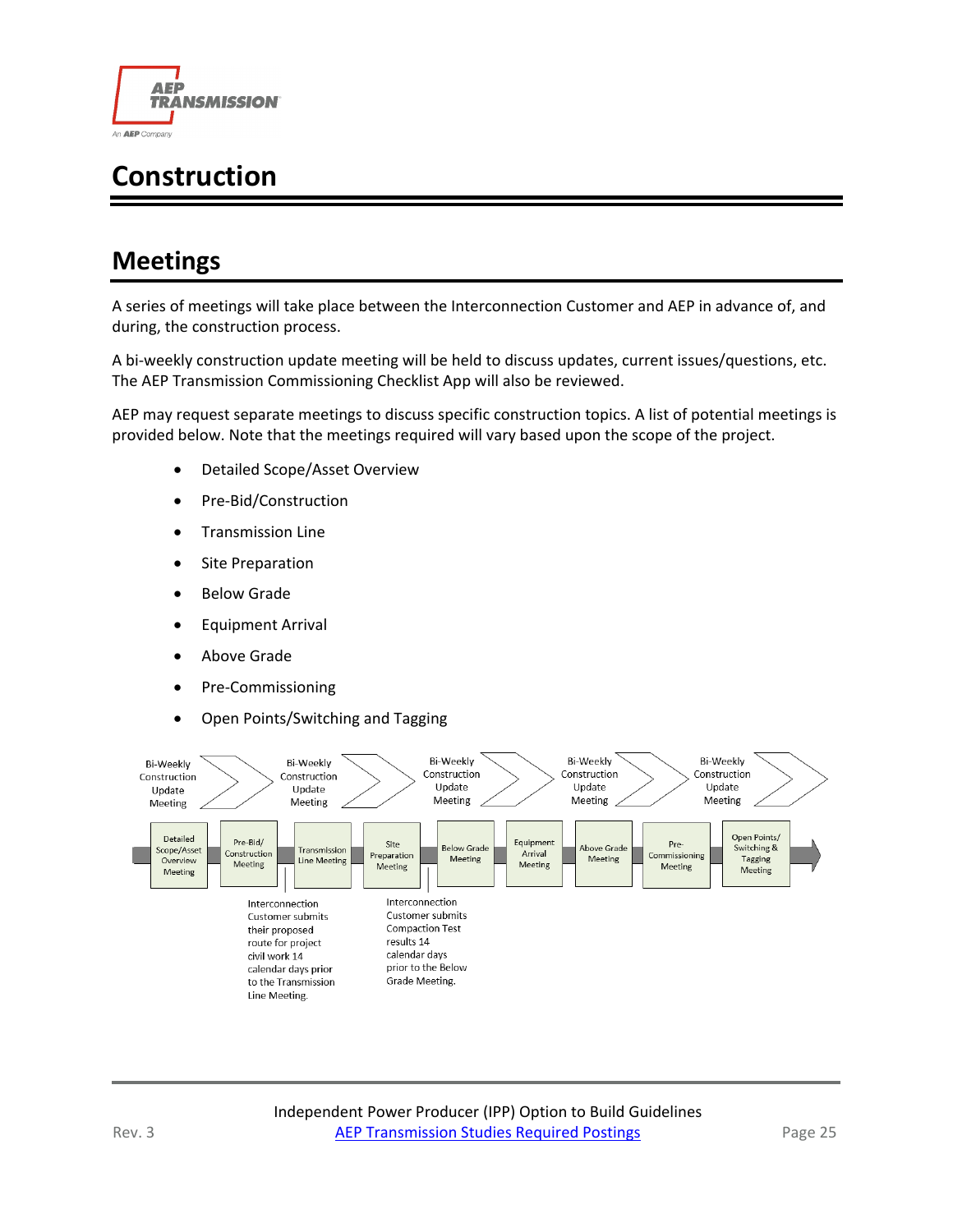

# <span id="page-26-0"></span>**Oversight**

AEP Energy Delivery Representatives (EDRs) shall have the right to access the work site periodically during project execution. The Interconnection Customer shall provide the appropriate EDR with a set of issued for construction (IFC) prints, all required environmental permits, and inform the EDRs of any field changes to the IFCs during construction.

EDRs and other AEP representatives will visit the site regularly to inspect and observe the following:

- Work quality and performance of defined work scope
- Condition of delivered equipment and materials
- Construction progress

All personnel working on testing and commissioning activities must be pre-approved by AEP. The P&C Lead and supporting P&C personnel shall be vetted and approved by AEP at least 30 days prior to the start of construction. AEP will meet personally with all testing and commissioning personnel who will be working on the project. AEP reserves the right to approve or reject individual testing and commissioning personnel.

### <span id="page-26-1"></span>**Hold Points**

Throughout the construction process, EDRs may request hold points for inspection. After the Interconnection Agreement is executed, more information will be provided in the [AEP Transmission](#page-28-0)  [Commissioning Checklist](#page-28-0) App. The Interconnection Customer shall include all hold points in the project construction schedule and shall provide a five (5) business day notice to the appropriate EDR for upcoming hold point activities.

In addition to EDRs, the Interconnection Customer shall permit AEP to use a third-party inspector to perform inspections of structural fill, retaining walls, and rock pin anchors or other earth retaining devices. The Interconnection Customer shall provide a five (5) business day notice to AEP before these activities occur so that AEP may arrange for a third-party inspector.

Hold points may include, but are not limited to:

- Site Work
	- Structural fill and compaction test, if installed
	- Retaining walls, if installed
	- Rock pin anchors, if installed
	- **•** Other earth retaining devices, if installed
	- Project civil works (station pad, roads to station and line structures, etc.)
- **Below Grade**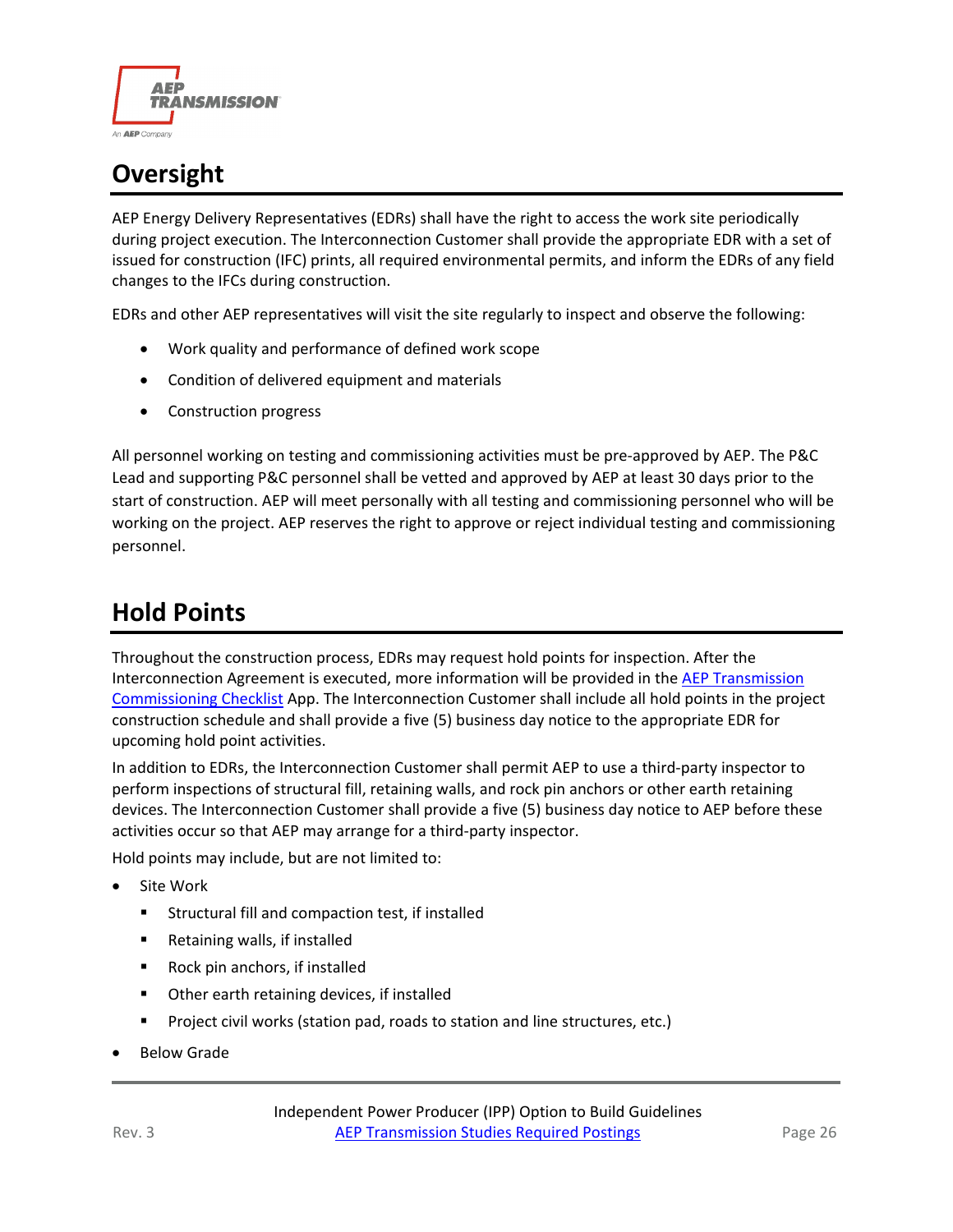

- **Foundations**
- **Anchor bolts**
- **Grounding grid (cadweld connections, etc.)**
- **Trench system, buried cable, and conduit**
- Above Grade
	- **Steel**
	- **Breakers**
	- **Transformer(s)**
	- **Switches**
	- Bus leads and bus welds
	- **Minor equipment (current transformers, power transformers, surge arrestors, etc.)**
	- **•** DICM control cable/wiring
	- **Station fence**
	- **Station rock cover**
	- **Grounding connections**
- Testing and Commissioning
	- **Physical**
	- P&C
- Energization
	- **Phasing checks**
	- **Entry/exit spans or jumper loops**
	- **Punch list**
	- As-built drawing completion
	- Achievement of final stabilization and SWPPP BMP removal; close-out documentation for other environmental permits the project required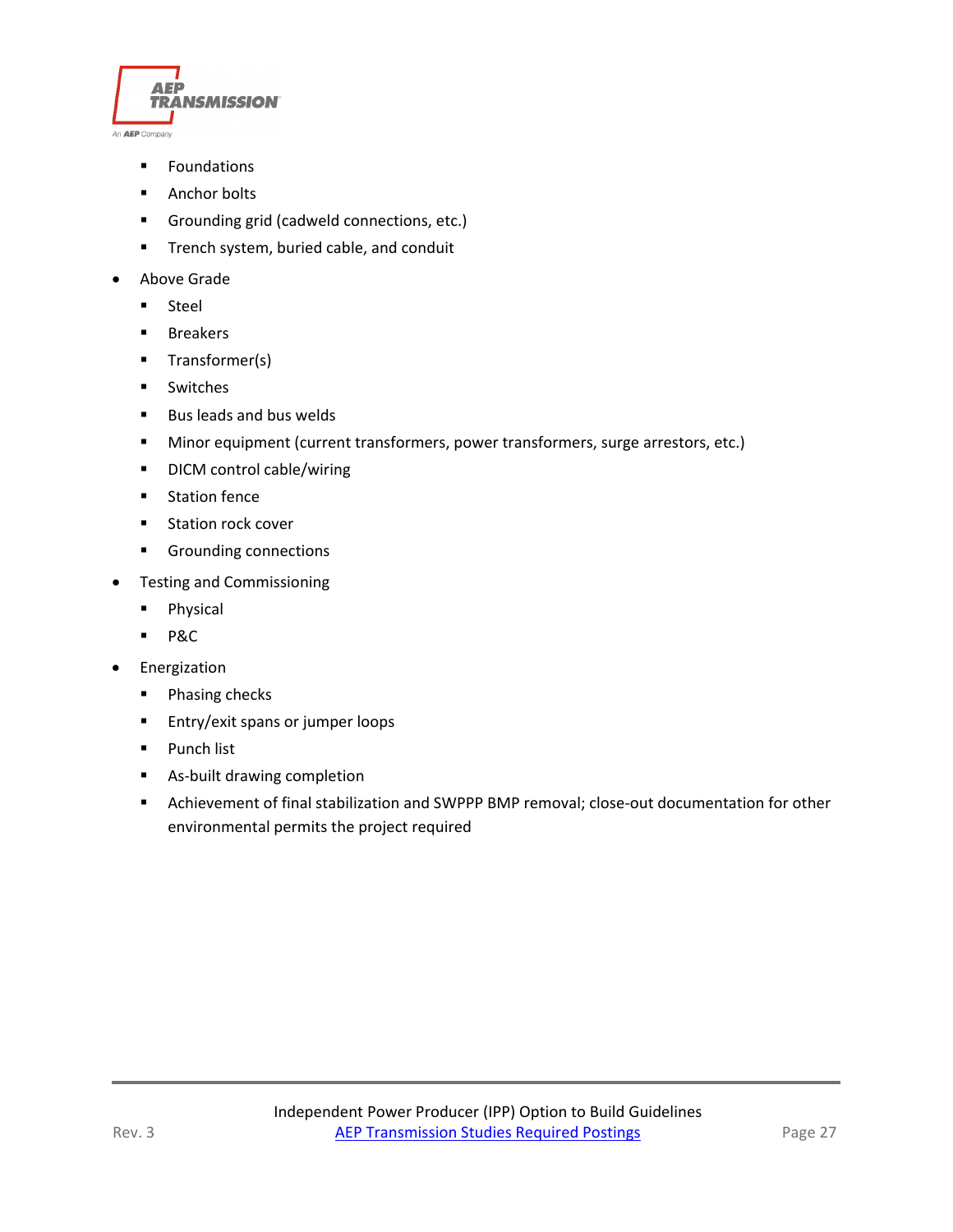

# <span id="page-28-0"></span>**Testing and Commissioning Oversight**

All substation testing and commissioning work performed by non-AEP TFS personnel shall be subject to AEP TFS oversight.

The AEP Transmission Commissioning Checklist App and supporting forms shall be used to ensure that all station assets are properly tested and commissioned prior to energization, all applicable AEP procedures, standards, and guides are followed, and that all testing is properly documented in the AEP asset management database.

The Interconnection Customer's personnel (including its contractors) shall use approved AEP TFS Procedures to perform and document testing. If a specific AEP TFS Procedure is not available for the activity, the Interconnection Customer shall confirm with the local TFS project representatives on acceptable testing methods and necessary documentation. Interconnection Customers may be required to provide certain inputs within a timeline given by AEP.

Additional information is available in the "Connection Requirements for the AEP Transmission System". This can be found in the AEP Transmission Studies and Requirements section within the Required Postings page on AEP.com.

#### <https://aep.com/requiredpostings/AEPTransmissionStudies>

AEP updates this document on an as-needed basis. Interconnection Customers should confirm that they are referencing the most current version on the AEP website.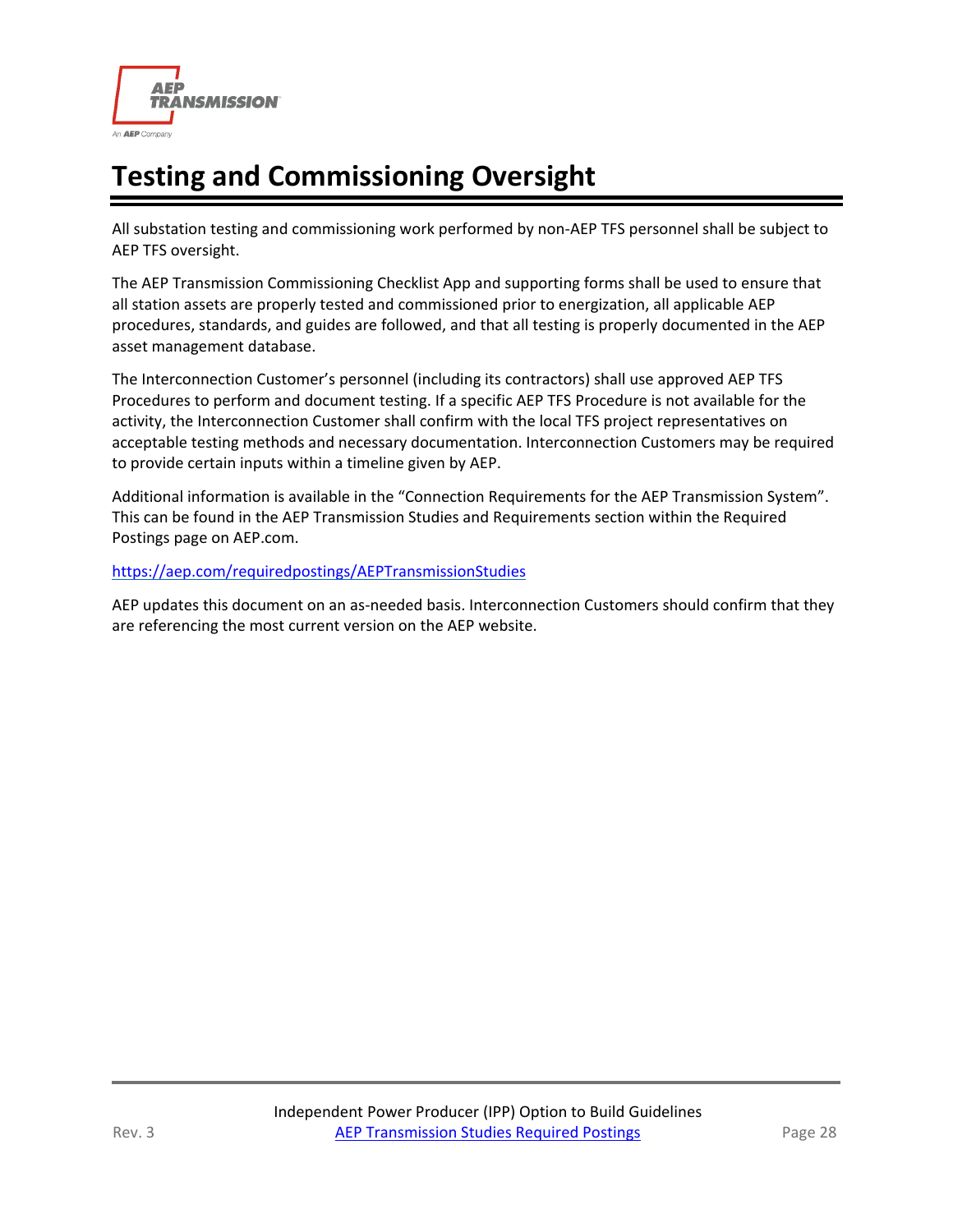

# <span id="page-29-0"></span>**Transfer of Operational Control/Ownership**

Pursuant to the applicable Interconnection Agreements, Interconnection Customers must transfer to AEP operational control and ownership of the facilities constructed under the OTB provisions (the "OTB Facilities"). The following is a summary of the transfer process.

# <span id="page-29-1"></span>**Transfer of Operational Control**

#### **Timing; Procedure**

Prior to energization of the OTB Facilities, Interconnection Customers must transfer operational control to AEP. Prior to any such transfer of operational control, Interconnection Customers must allow AEP to inspect the facilities to confirm that they are in compliance with the Interconnection Agreements and all applicable AEP standards, and that they are ready for safe and reliable operation. Prior to transfer of operational control, Interconnection Customers must execute a transfer of operational agreement provided by AEP.

#### **Interim Period**

During the interim period following the transfer of operational control and prior to transfer of ownership, AEP will limit access to the facilities to ensure the security of the transmission system. If Interconnection Customers desire access to the facilities, Interconnection Customers shall coordinate access with AEP, and while at the facilities, Interconnection Customers and their representatives will follow AEP site guidelines and AEP safety requirements. Interconnection Customers will request all switching coordination and arrangements through AEP.

During the interim period, Interconnection Customers shall be responsible for all costs and regulatory obligations associated with ownership of the OTB Facilities, including, but not limited to, maintenance costs, insurance, and NERC compliance obligations. To the extent necessary, Interconnection Customers must make any necessary regulatory filings and obtain any necessary regulatory approvals to own inservice transmission facilities, including if applicable, obtaining a waiver of FERC's requirements under Order Nos. 888, 889, and 890.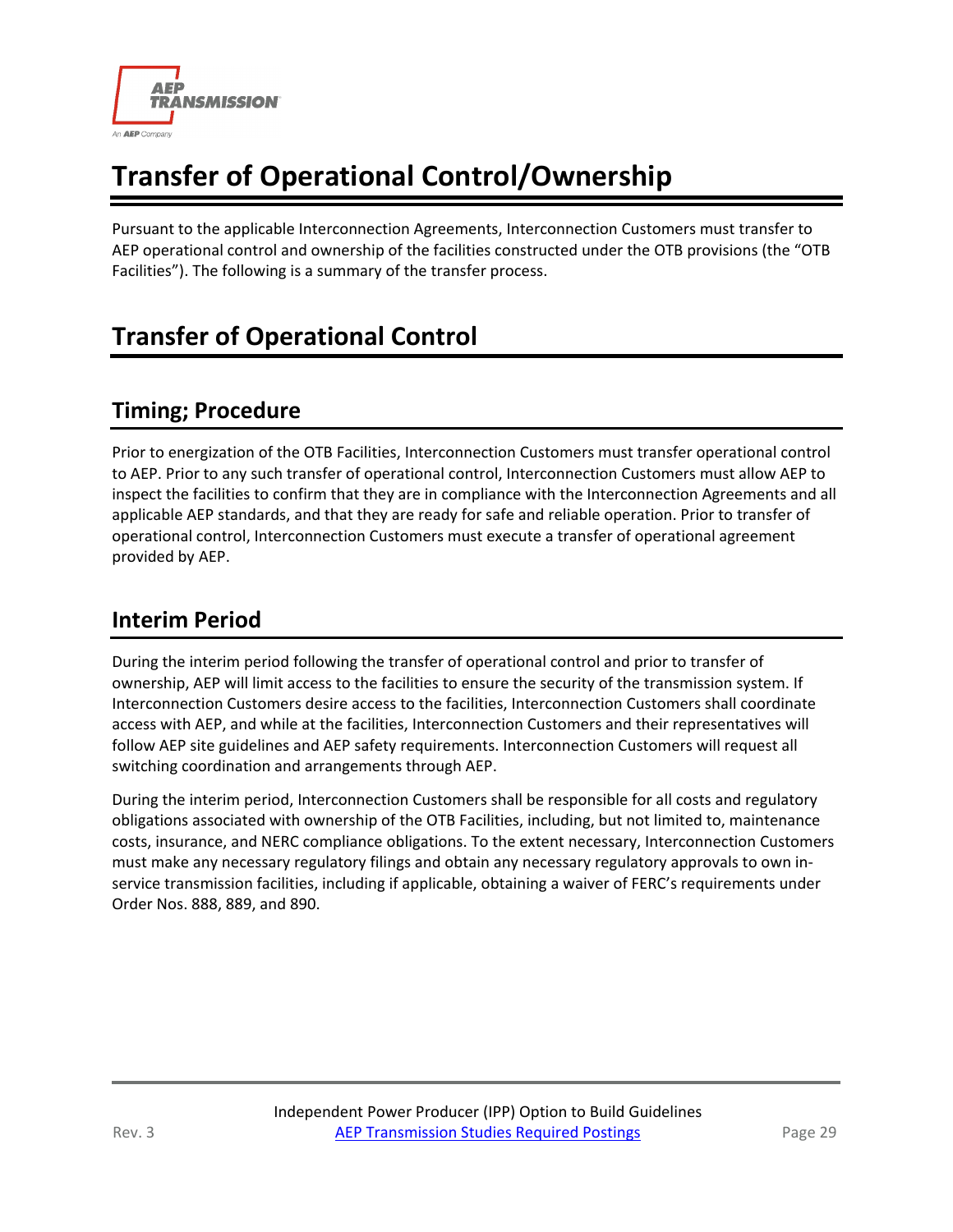

# <span id="page-30-0"></span>**Transfer of Ownership**

### **Timing**

The transfer of ownership occurs subsequent to energization of the OTB Facilities. The transfer will occur after: (a) AEP determines that any defects in the OTB Facilities have been corrected to its satisfaction; (b) after any claims or litigation related to the OTB Facilities have been fully resolved; and (c) any necessary regulatory or other third party approvals have been obtained.

### **Due Diligence**

To prepare the necessary transfer documents, Interconnection Customers must provide AEP with copies of all contracts, real estate documents, permits, correspondence with governmental authorities, and any other information requested by AEP necessary to conduct due diligence on the OTB Facilities. With respect to fee property, Interconnection Customers will provide AEP with the original owner's and Interconnection Customer's vesting deeds, the title policy insuring Interconnection Customer's purchase, and any exception documents enumerated on that policy. Interconnection Customers will provide AEP with the most current American Land Title Association ("ALTA") survey of the property and a copy of any environmental reports (including a Phase I report). Interconnection Customers shall provide affidavits of completion and lien waivers or other evidence of final payment to its contractors and vendors.

#### **Warranties**

At the closing, Interconnection Customers will be expected to transfer warranties from its vendors and contractors for all components of the OTB Facilities. Interconnection Customers must provide copies of all the contracts and purchase orders for such components for AEP to verify (a) that the terms of the warranties are sufficient, (b) that the warranties are contractually binding; and (c) that the warranties are transferable. If the warranties are deficient (not contractually valid, not in compliance with duration terms specified by AEP) or cannot be transferred, Interconnection Customers shall be responsible for either providing the warranties directly or providing alternate arrangements satisfactory to AEP.

### **Transaction Agreement**

The parties must execute a transfer agreement as provided by AEP to address the terms of the transfer of the OTB Facilities. The transfer agreement shall include at a minimum (a) representations and warranties concerning the OTB Facilities and (b) indemnification provisions including, but not limited to,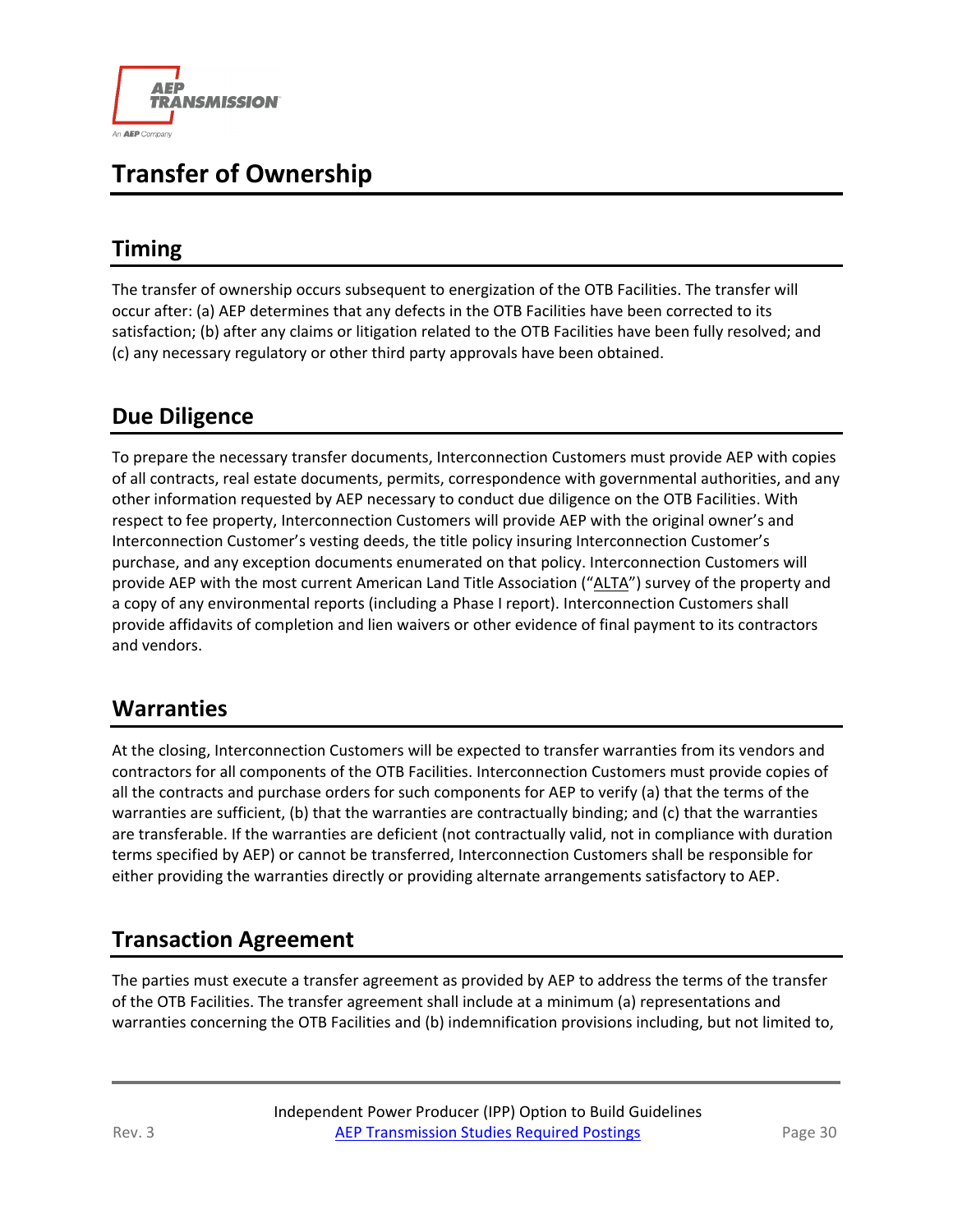

indemnifications for claims relating to siting, construction, and other matters arising from or related to the period of the Interconnection Customer's ownership.

### **Closing**

The closing of the transfer may occur simultaneously with execution of the transfer agreement if no regulatory or other third party approvals are needed. However, if the parties must obtain regulatory or other third party approvals, the closing will be deferred until after the necessary approvals have been obtained. At the closing of the transfer of ownership, Interconnection Customers agree to execute such bills of sale, deeds, assignments and other agreements in forms acceptable to AEP as may be necessary to accomplish the transfer of ownership of the OTB Facilities, including the real property interests related thereto, from Interconnection Customers to AEP.

#### **Conveyance Free of Encumbrances**

At the closing of the transfer of the OTB Facilities, Interconnection Customers must convey to AEP marketable title to the OTB Facilities, including all real and personal property, fixtures and other improvements constituting the OTB Facilities, free and clear of any and all liens and encumbrances, including mechanics and tax liens.

### **Transfer of Ownership of Fee Real Property**

Transfer of real property in fee associated with the OTB Facilities shall be conveyed by General Warranty Deed, in fee simple, free and clear and unencumbered, subject only to such easements, conditions, and restrictions of record as may be reasonably acceptable to the Transmission Owner; zoning and other governmental regulations, restrictions; and non-delinquent real estate taxes and assessments. Interconnection Customers agree to execute customary closing affidavits and documents and provide all necessary information, as required by the title company that will enable it to delete the standard exceptions from the title policy. Interconnection Customers shall be responsible for the cost of the title insurance policy. Additional requirements for the transfer of real property are set forth in the Standards and Expectations for Siting, Real Estate, Right-of-Way, and Environmental Permitting for Transmission Interconnection Projects. This document can be found on the AEP Transmission Studies and Requirements section of the Required Postings page of AEP.com:

#### <https://www.aep.com/requiredpostings/AEPTransmissionStudies>

AEP updates this document on an as-needed basis. Interconnection Customers should confirm that they are referencing the most current version on the AEP website.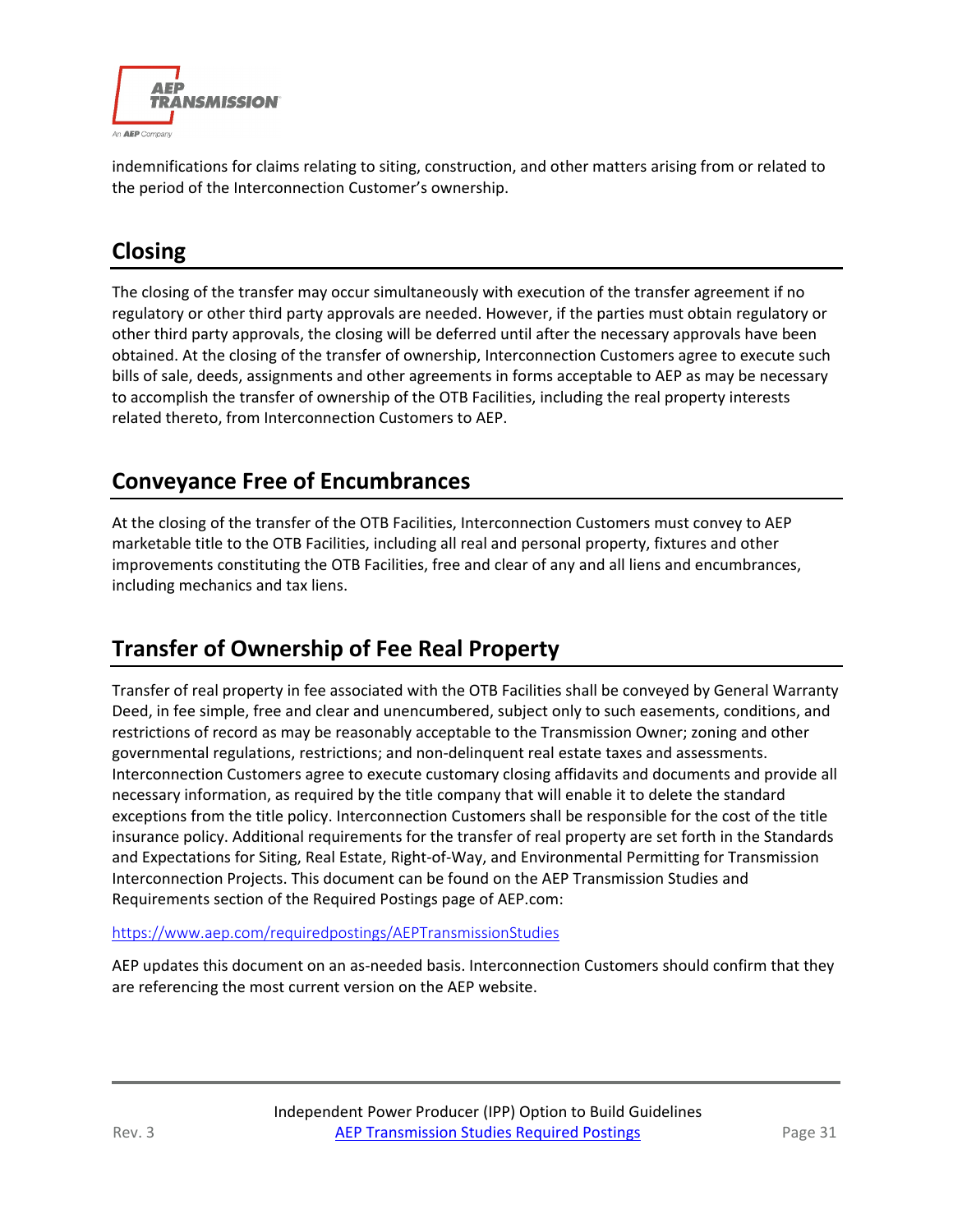

### **Claims; Litigation**

AEP is not required to close on the transfer of the OTB Facilities if any claims are pending or threatened with respect to the real property or facilities.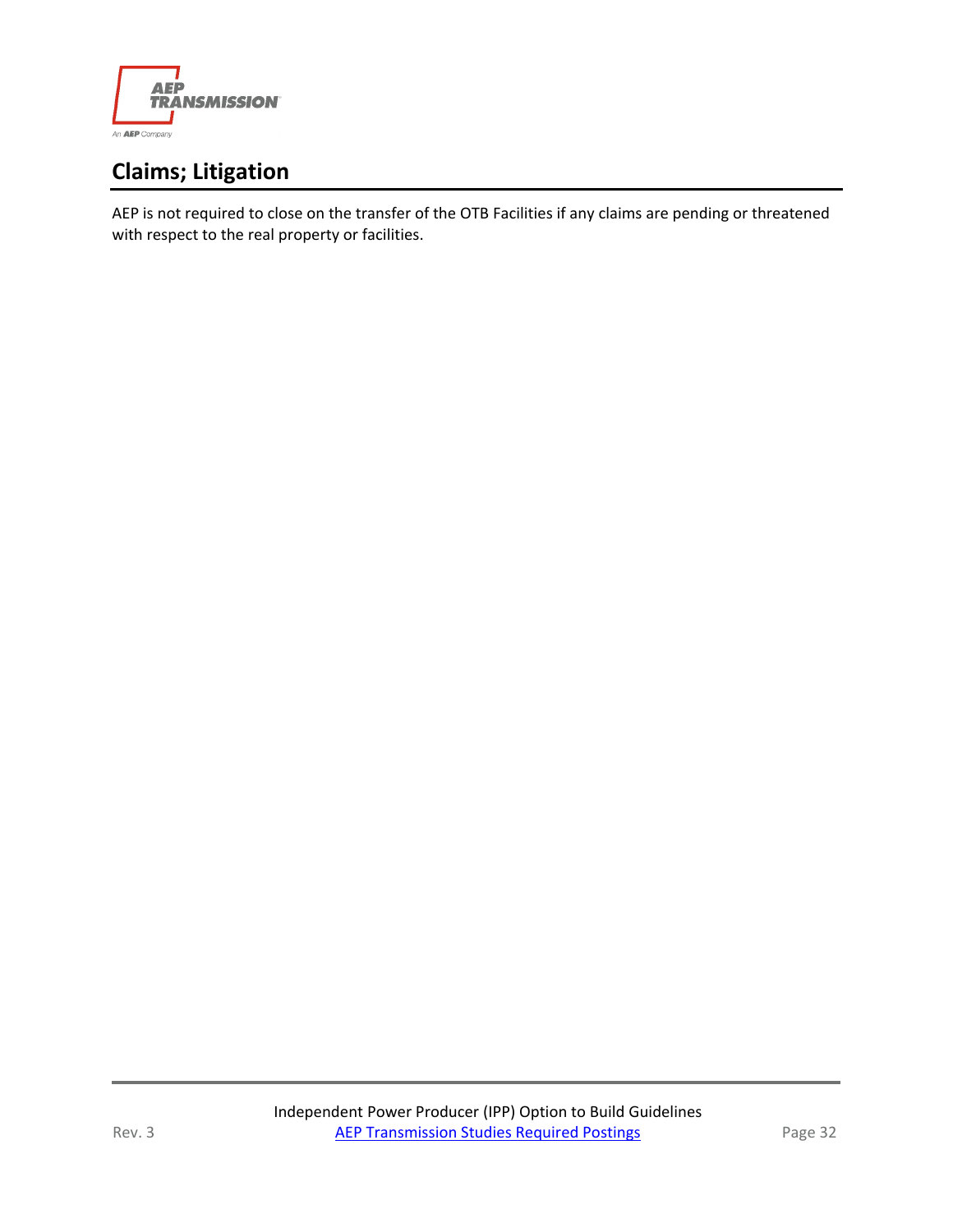

# <span id="page-33-0"></span>**Change Process**

The RTOs have defined how scope, schedule or cost changes must be processed.

• PJM: The change process is documented in Manual 14C. At the time of this writing, this is addressed in Section 3.4, Generation and Merchant Transmission Project Agreement Scope Change Process.

<https://pjm.com/-/media/documents/manuals/m14c.ashx>

• SPP: The modification process is documented in Attachment V. At the time of this writing, this is addressed in Section 4.4, Modifications.

[https://opsportal.spp.org/documents/studies/SPP%20Tariff%20Attachment%20V%20Generator](https://opsportal.spp.org/documents/studies/SPP%20Tariff%20Attachment%20V%20Generator%20Interconnection%20Procedures.pdf) [%20Interconnection%20Procedures.pdf](https://opsportal.spp.org/documents/studies/SPP%20Tariff%20Attachment%20V%20Generator%20Interconnection%20Procedures.pdf)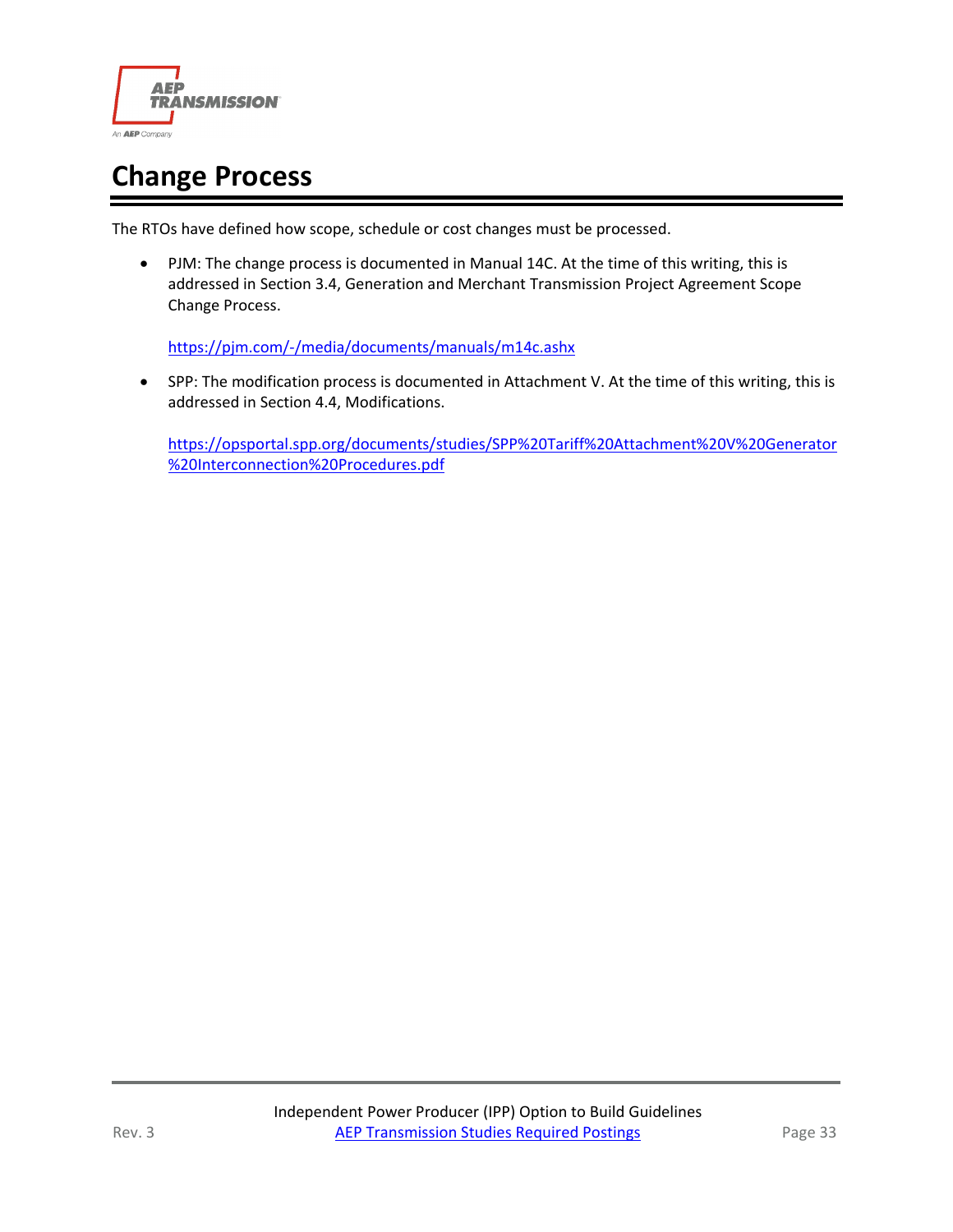

# <span id="page-34-0"></span>**Disputes**

Formal dispute procedures are defined in the Interconnection Agreements. Informal disagreements should be addressed between the Primary Contacts for each party. This does not preclude the formal dispute procedures from being utilized.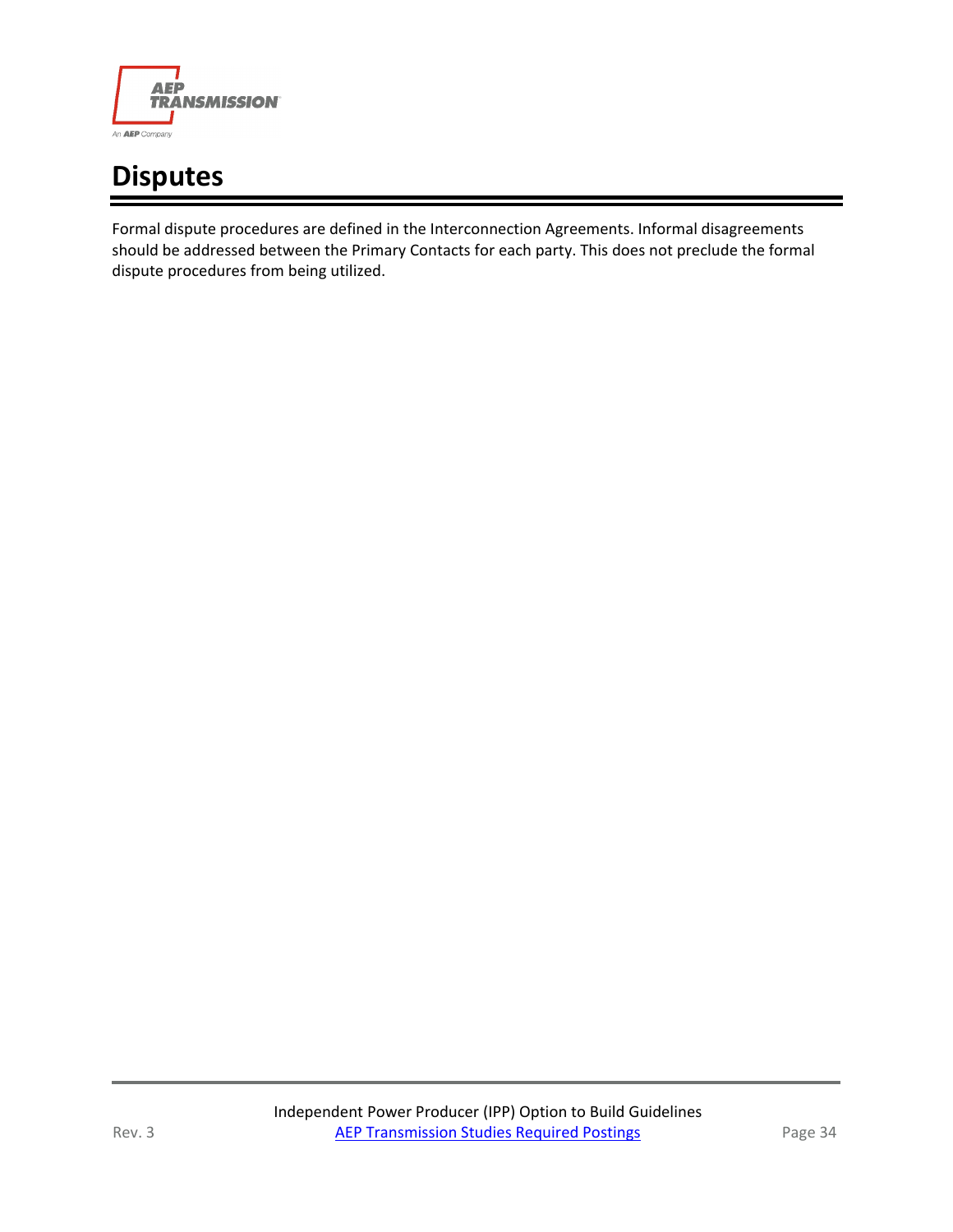

# <span id="page-35-0"></span>**Appendix Materials**

### <span id="page-35-1"></span>**Transmission Planning Reliability Criteria**

AEP's Transmission Planning Reliability Criteria is available on the Required Postings page of AEP.com. The criteria is available for PJM and SPP.

<https://www.aep.com/requiredpostings/AEPTransmissionStudies>

The criteria are updated on an as-needed basis, therefore Interconnection Customers should validate the version they are referencing is the most up-to-date version on the AEP website.

### <span id="page-35-2"></span>**RTO Developed Documentation**

PJM and SPP have documentation available on their websites to assist Interconnection Customers.

• PJM:

<https://pjm.com/library/manuals.aspx#RegionalTransmissionPlanningProcessManuals>

• SPP:

<https://www.spp.org/engineering/generator-interconnection/>